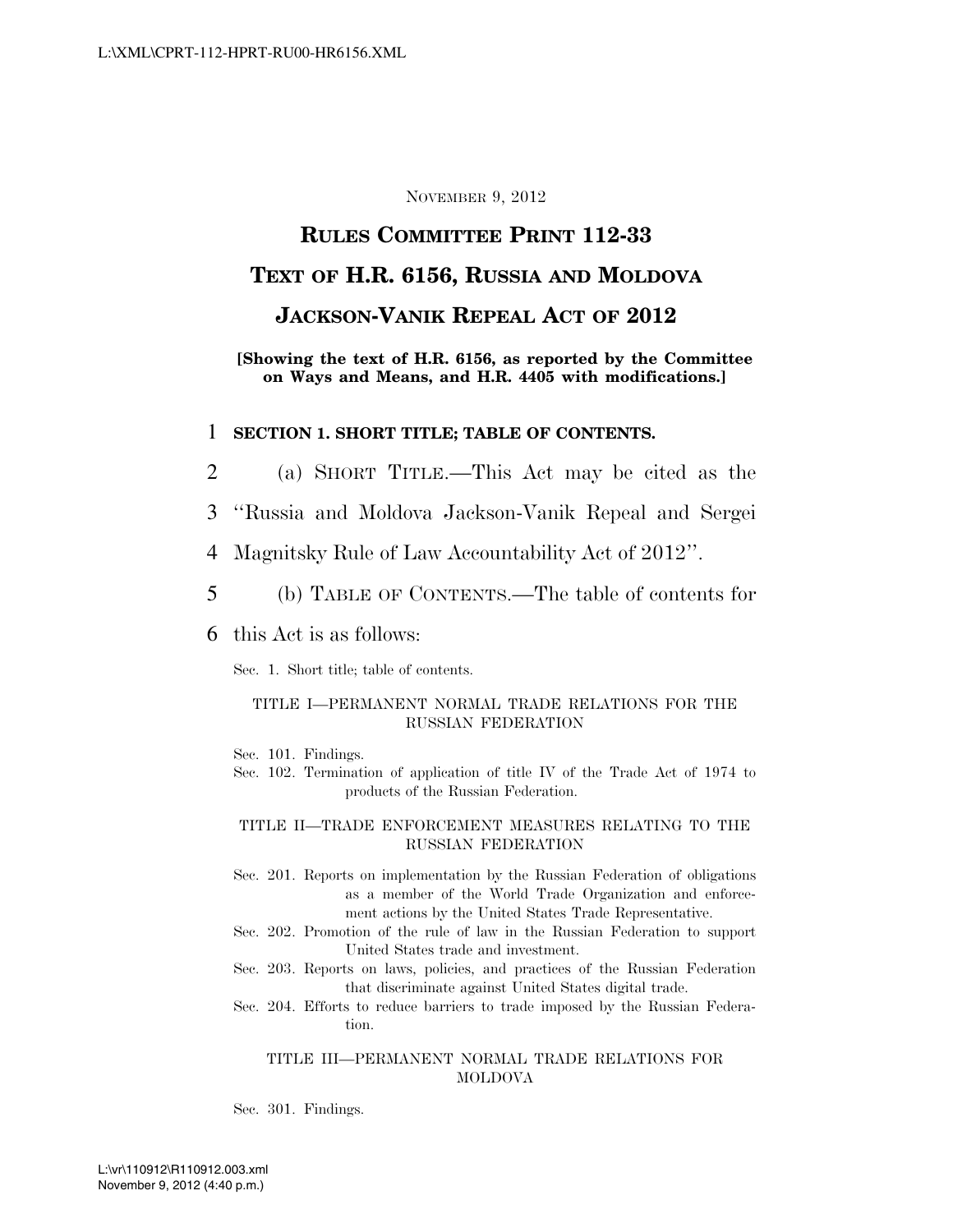Sec. 302. Termination of application of title IV of the Trade Act of 1974 to products of Moldova.

#### TITLE IV—SERGEI MAGNITSKY RULE OF LAW ACCOUNTABILITY ACT OF 2012

- Sec. 401. Short title.
- Sec. 402. Findings; Sense of Congress.

Sec. 403. Definitions.

Sec. 404. Identification of persons responsible for the detention, abuse, and death of Sergei Magnitsky and other gross violations of human rights.

Sec. 405. Inadmissibility of certain aliens.

Sec. 406. Financial measures.

Sec. 407. Report to Congress.

## 1 **TITLE I—PERMANENT NORMAL**  2 **TRADE RELATIONS FOR THE**  3 **RUSSIAN FEDERATION**

### 4 **SEC. 101. FINDINGS.**

5 Congress finds the following:

 (1) The Russian Federation allows its citizens the right and opportunity to emigrate, free of any heavy tax on emigration or on the visas or other documents required for emigration and free of any tax, levy, fine, fee, or other charge on any citizens as a consequence of the desire of those citizens to emigrate to the country of their choice.

 (2) The Russian Federation has been found to be in full compliance with the freedom of emigration requirements under title IV of the Trade Act of 1974 (19 U.S.C. 2431 et seq.) since 1994.

17 (3) The Russian Federation has received nor-18 mal trade relations treatment since concluding a bi-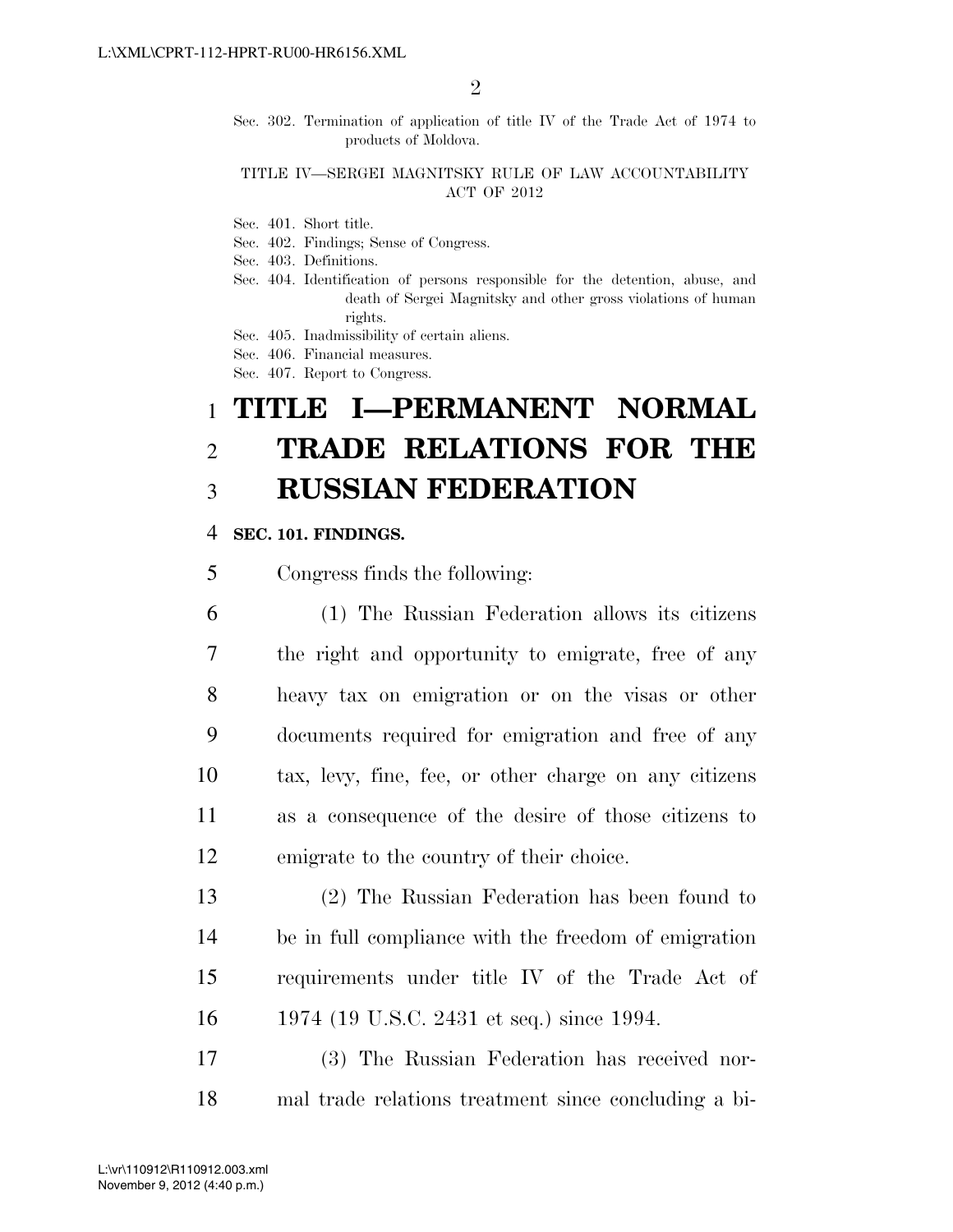| $\mathbf{1}$   | lateral trade agreement with the United States that             |
|----------------|-----------------------------------------------------------------|
| $\overline{2}$ | entered into force in 1992.                                     |
| 3              | $(4)$ On December 16, 2011, the Ministerial                     |
| $\overline{4}$ | Conference of the World Trade Organization invited              |
| 5              | the Russian Federation to accede to the World                   |
| 6              | Trade Organization.                                             |
| 7              | SEC. 102. TERMINATION OF APPLICATION OF TITLE IV OF             |
| 8              | THE TRADE ACT OF 1974 TO PRODUCTS OF                            |
| 9              | THE RUSSIAN FEDERATION.                                         |
| 10             | (a) PRESIDENTIAL DETERMINATIONS AND EXTEN-                      |
| 11             | SION OF NONDISCRIMINATORY TREATMENT.-Notwith-                   |
| 12             | standing any provision of title IV of the Trade Act of 1974     |
| 13             | $(19 \text{ U.S.C. } 2431 \text{ et seq.}),$ the President may— |
| 14             | (1) determine that such title should no longer                  |
| 15             | apply to the Russian Federation; and                            |
| 16             | (2) after making a determination under para-                    |
| 17             | graph (1) with respect to the Russian Federation,               |
| 18             | proclaim the extension of nondiscriminatory treat-              |
| 19             | ment (normal trade relations treatment) to the prod-            |
| 20             | ucts of the Russian Federation.                                 |
| 21             | EFFECTIVE DATE OF NONDISCRIMINATORY<br>(b)                      |
| 22             | TREATMENT.—The extension of nondiscriminatory treat-            |
| 23             | ment to the products of the Russian Federation pursuant         |
| 24             | to subsection (a) shall be effective not sooner than the ef-    |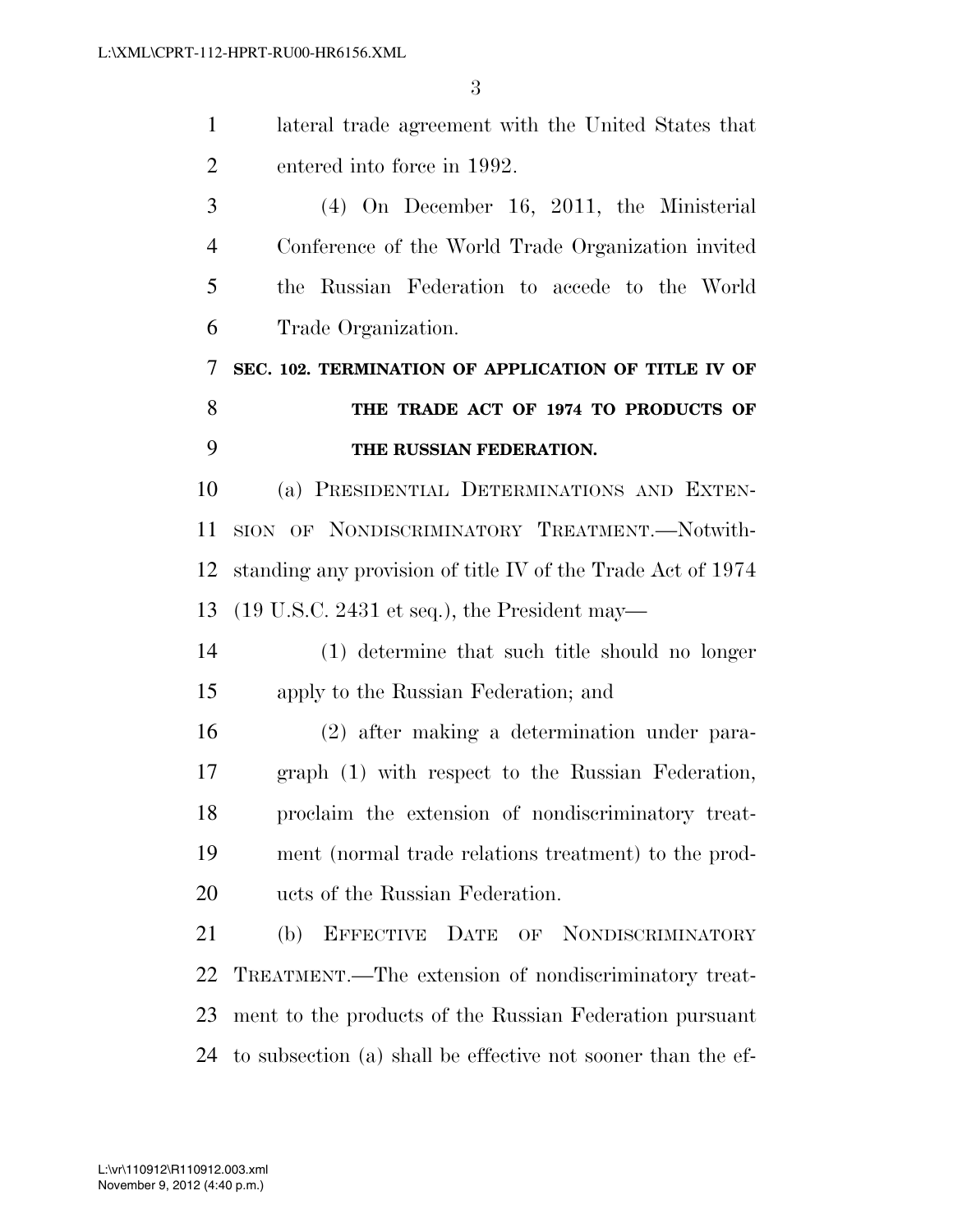fective date of the accession of the Russian Federation to the World Trade Organization.

 (c) TERMINATION OF APPLICABILITY OF TITLE IV.—On and after the effective date under subsection (b) of the extension of nondiscriminatory treatment to the products of the Russian Federation, title IV of the Trade Act of 1974 (19 U.S.C. 2431 et seq.) shall cease to apply to the Russian Federation.

## **TITLE II—TRADE ENFORCEMENT MEASURES RELATING TO THE RUSSIAN FEDERATION**

**SEC. 201. REPORTS ON IMPLEMENTATION BY THE RUSSIAN** 

 **FEDERATION OF OBLIGATIONS AS A MEMBER OF THE WORLD TRADE ORGANIZATION AND ENFORCEMENT ACTIONS BY THE UNITED STATES TRADE REPRESENTATIVE.** 

(a) REPORTS ON IMPLEMENTATION.—

 (1) IN GENERAL.—Not later than one year after the effective date under section 102(b) of the extension of nondiscriminatory treatment to the products of the Russian Federation, and annually thereafter, the United States Trade Representative shall submit to the Committee on Finance of the Senate and the Committee on Ways and Means of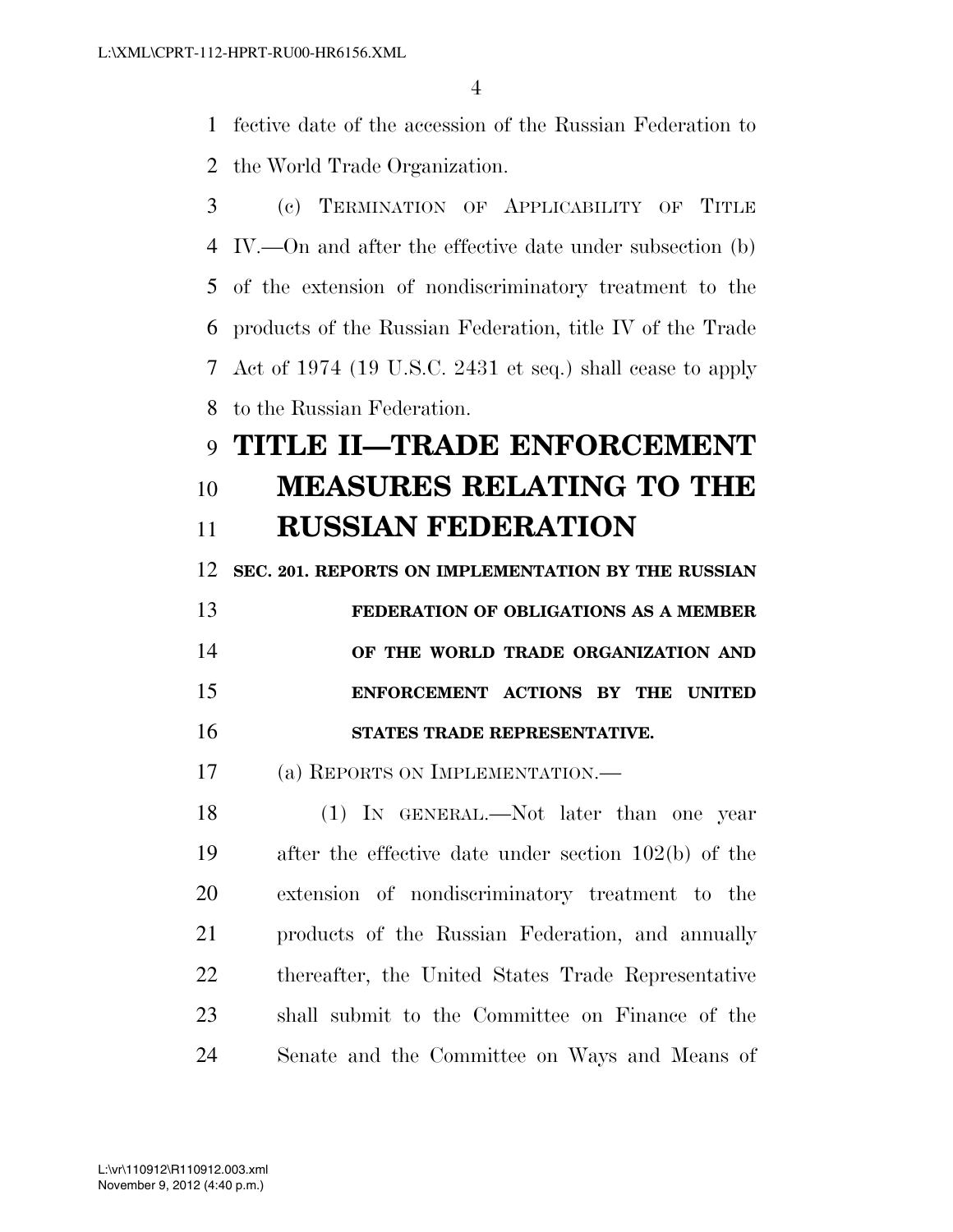| the House of Representatives a report assessing the |
|-----------------------------------------------------|
| following:                                          |

| 3              | (A) The extent to which the Russian Fed-                |
|----------------|---------------------------------------------------------|
| $\overline{4}$ | eration is implementing the WTO Agreement               |
| 5              | (as defined in section 2 of the Uruguay Round           |
| 6              | Agreements Act $(19 \text{ U.S.C. } 3501)$ and the fol- |
| 7              | lowing agreements annexed to that Agreement:            |
| 8              | (i) The Agreement on the Application                    |
| 9              | of Sanitary and Phytosanitary Measures                  |
| 10             | (referred to in section $101(d)(3)$ of the              |
| 11             | Uruguay Round Agreements Act (19)                       |
| 12             | U.S.C. $3511(d)(3)$ ).                                  |
| 13             | (ii) The Agreement on Trade-Related                     |
| 14             | Aspects of Intellectual Property Rights (re-            |
| 15             | ferred to in section $101(d)(15)$ of the Uru-           |
| 16             | guay Round Agreements Act (19 U.S.C.                    |
| 17             | $3511(d)(15))$ .                                        |
| 18             | (B) The progress made by the Russian                    |
| 19             | Federation in acceding to, and the extent to            |
| 20             | which the Russian Federation is implementing,           |
| 21             | the following:                                          |
| 22             | The Ministerial Declaration<br>(i)<br>on                |
| 23             | Trade in Information Technology Products                |
| 24             | of the World Trade Organization, agreed                 |
| $25\,$         | to at Singapore December 13, 1996 (com-                 |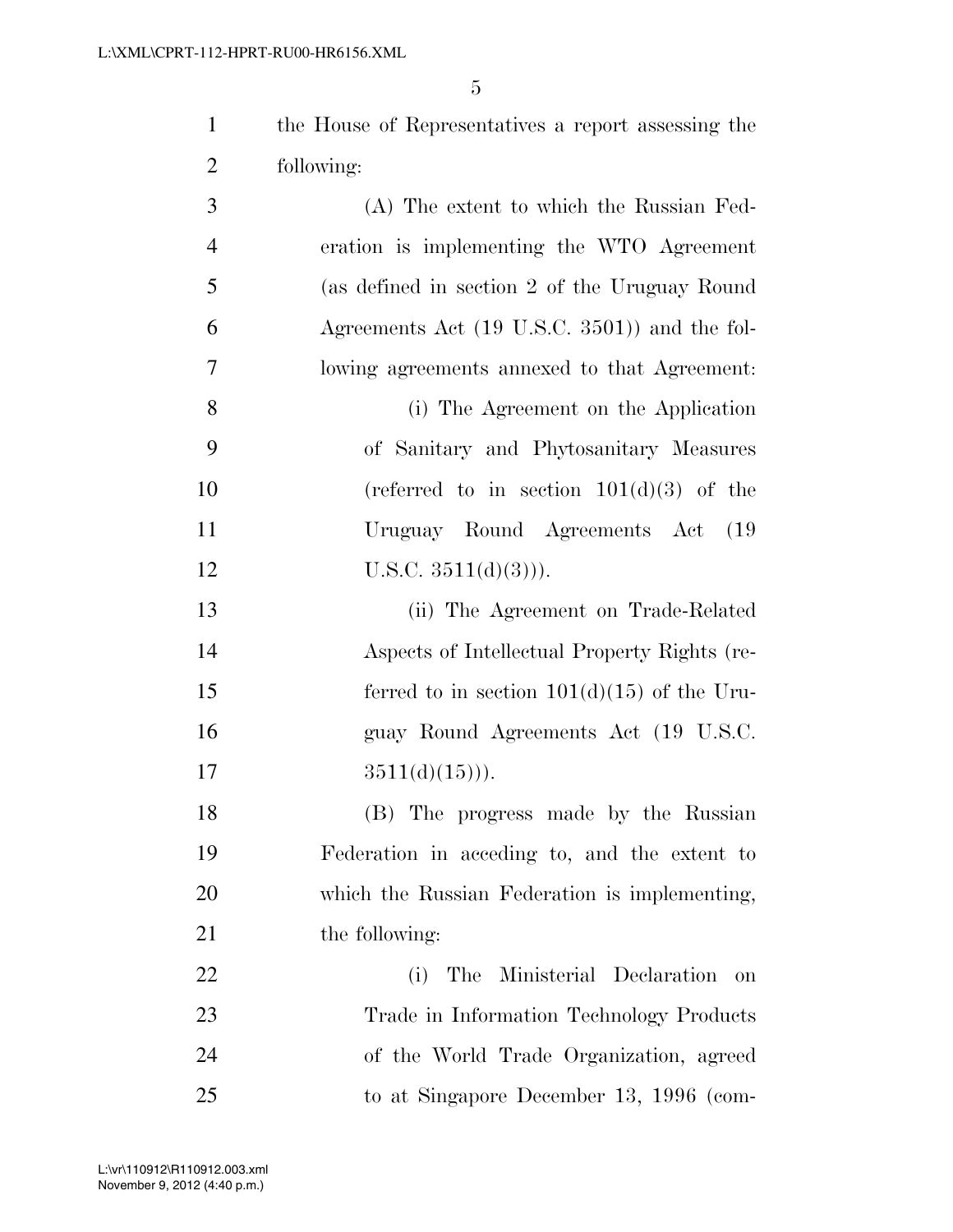| $\mathbf{1}$   | monly referred to as the "Information"            |
|----------------|---------------------------------------------------|
| $\overline{2}$ | Technology Agreement") (or a successor            |
| 3              | agreement).                                       |
| $\overline{4}$ | (ii) The Agreement on Government                  |
| 5              | Procurement (referred to in section               |
| 6              | $101(d)(17)$ of the Uruguay Round Agree-          |
| $\overline{7}$ | ments Act (19 U.S.C. 3511(d)(17))).               |
| 8              | (2) PLAN FOR ACTION BY TRADE REPRESENTA-          |
| 9              | TIVE.-                                            |
| 10             | (A) IN GENERAL.—If, in preparing a re-            |
| 11             | port required by paragraph (1), the Trade Rep-    |
| 12             | resentative believes that the Russian Federation  |
| 13             | is not fully implementing an agreement speci-     |
| 14             | fied in subparagraph $(A)$ or $(B)$ of that para- |
| 15             | graph or that the Russian Federation is not       |
| 16             | making adequate progress in acceding to an        |
| 17             | agreement specified in subparagraph (B) of        |
| 18             | that paragraph, the Trade Representative shall,   |
| 19             | except as provided in subparagraph $(B)$ of this  |
| 20             | paragraph, include in the report a description    |
| 21             | of the actions the Trade Representative plans to  |
| 22             | take to encourage the Russian Federation to       |
| 23             | improve its implementation of the agreement or    |
| 24             | increase its progress in acceding to the agree-   |
| 25             | ment, as the case may be.                         |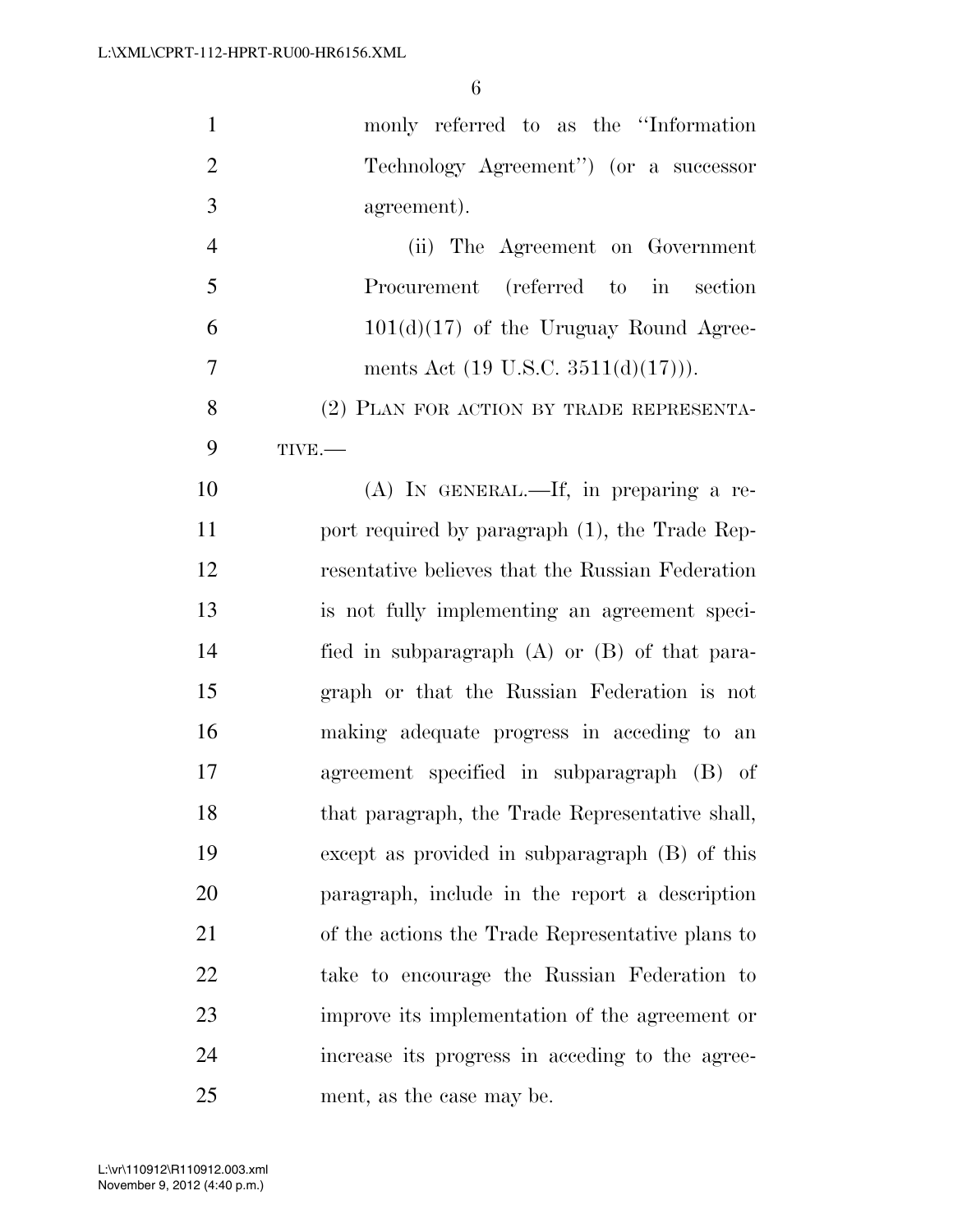(B) CLASSIFIED INFORMATION.—If any in- formation regarding a planned action referred to in subparagraph (A) is classifiable under Ex- ecutive Order 13526 (75 Fed. Reg. 707; relat- ing to classified national security information) or a subsequent Executive order, the Trade Representative shall report that information to the Committee on Finance of the Senate and the Committee on Ways and Means of the House of Representatives by— 11 (i) including the information in a clas-12 sified annex to the report required by para- graph (1); or (ii) consulting with the Committee on Finance and the Committee on Ways and Means with respect to the information in- stead of including the information in the report or a classified annex to the report. (3) PUBLIC COMMENTS.— (A) IN GENERAL.—In developing the re-21 port required by paragraph (1), the Trade Rep- resentative shall provide an opportunity for the public to comment, including by holding a pub-lic hearing.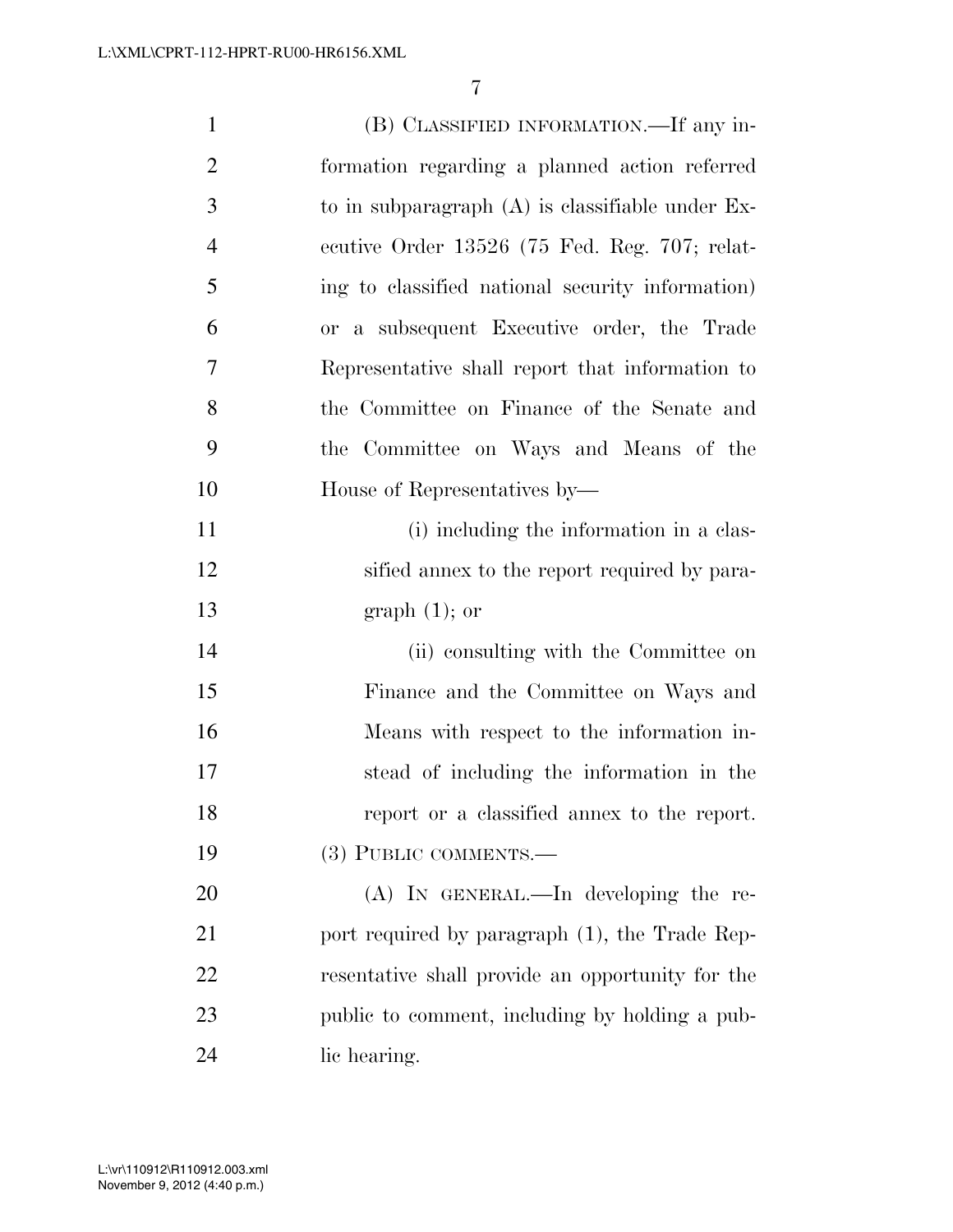(B) PUBLICATION IN FEDERAL REG- ISTER.—The Trade Representative shall publish notice of the opportunity to comment and hear- ing required by subparagraph (A) in the Fed-eral Register.

 (b) REPORT ON ENFORCEMENT ACTIONS TAKEN BY TRADE REPRESENTATIVE.—Not later than 180 days after the effective date under section 102(b) of the extension of nondiscriminatory treatment to the products of the Russian Federation, and annually thereafter, the United States Trade Representative shall submit to the Com- mittee on Finance of the Senate and the Committee on Ways and Means of the House of Representatives a report describing the enforcement actions taken by the Trade Representative against the Russian Federation to ensure the full compliance of the Russian Federation with its obli- gations as a member of the World Trade Organization, including obligations under agreements with members of the Working Party on the accession of the Russian Fed-eration to the World Trade Organization.

## **SEC. 202. PROMOTION OF THE RULE OF LAW IN THE RUS- SIAN FEDERATION TO SUPPORT UNITED STATES TRADE AND INVESTMENT.**

 (a) REPORTS ON PROMOTION OF RULE OF LAW.— Not later than one year after the effective date under sec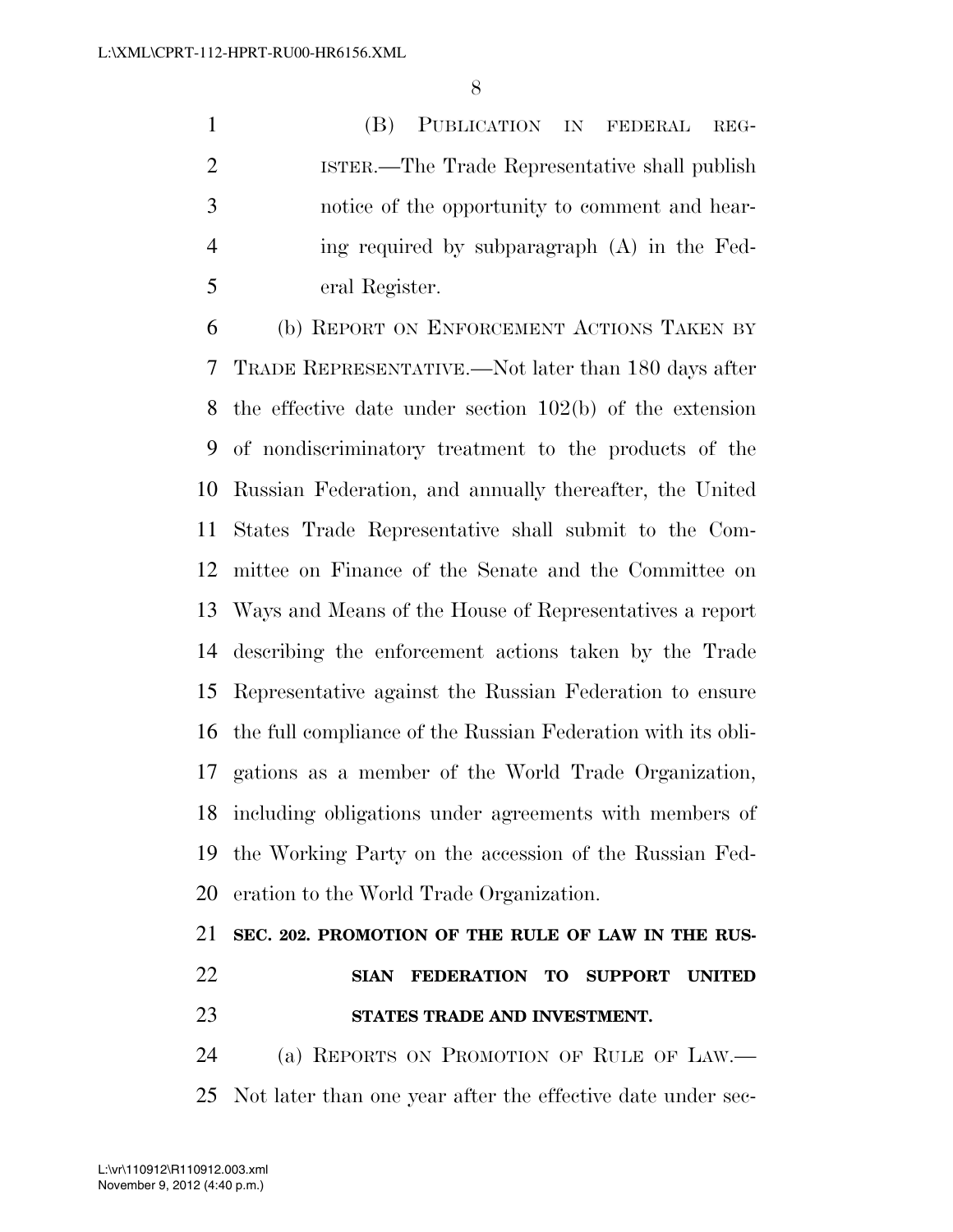tion 102(b) of the extension of nondiscriminatory treat- ment to the products of the Russian Federation, and an- nually thereafter, the United States Trade Representative and the Secretary of State shall jointly submit to the Com- mittee on Finance of the Senate and the Committee on Ways and Means of the House of Representatives a re-port—

 (1) on the measures taken by the Trade Rep- resentative and the Secretary and the results achieved during the year preceding the submission of 11 the report with respect to promoting the rule of law in the Russian Federation, including with respect to—

 (A) strengthening formal protections for United States investors in the Russian Federa-16 tion, including through the negotiation of a new bilateral investment treaty;

 (B) advocating for United States investors in the Russian Federation, including by pro- moting the claims of United States investors in Yukos Oil Company;

 (C) encouraging all countries that are par- ties to the Convention on Combating Bribery of Foreign Public Officials in International Busi-ness Transactions of the Organisation for Eco-

November 9, 2012 (4:40 p.m.) L:\vr\110912\R110912.003.xml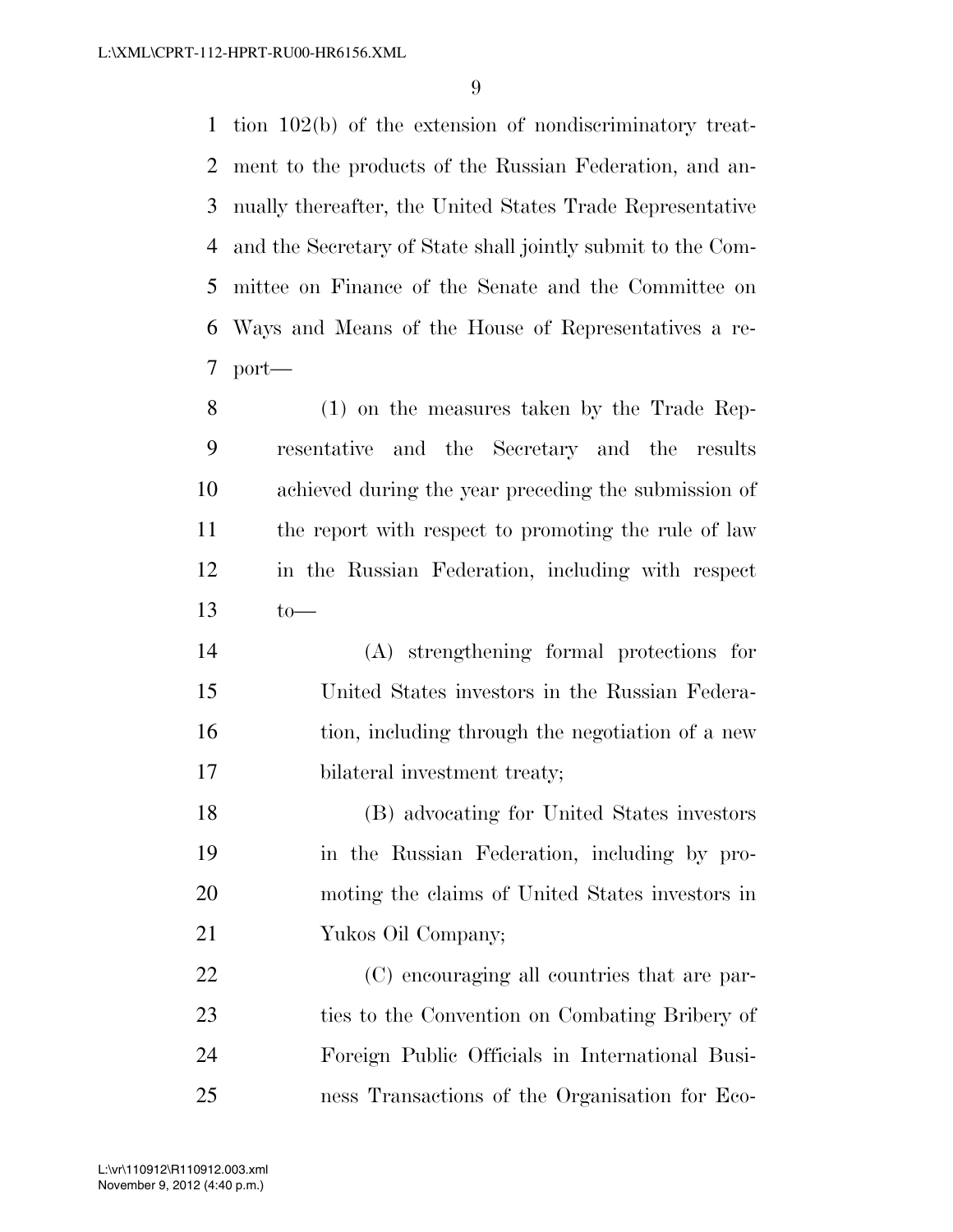| $\mathbf{1}$   | nomic Co-operation and Development, done at         |
|----------------|-----------------------------------------------------|
| $\overline{2}$ | Paris December 17, 1997 (commonly referred          |
| 3              | to as the "OECD Anti-Bribery Convention"),          |
| $\overline{4}$ | including the Russian Federation, to fully im-      |
| 5              | plement their commitments under the Conven-         |
| 6              | tion to prevent overseas business bribery by the    |
| 7              | nationals of those countries;                       |
| 8              | (D) promoting a customs administration,             |
| 9              | tax administration, and judiciary in the Russia     |
| 10             | Federation that are free of corruption; and         |
| 11             | (E) increasing cooperation between the              |
| 12             | United States and the Russian Federation to         |
| 13             | expand the capacity for civil society organiza-     |
| 14             | tions to monitor, investigate, and report on sus-   |
| 15             | pected instances of corruption; and                 |
| 16             | $(2)$ that discloses the status of any pending pe-  |
| 17             | tition for espousal filed with the Secretary by a   |
| 18             | United States investor in the Russian Federation.   |
| 19             | (b) ANTI-BRIBERY REPORTING AND ASSISTANCE.          |
| 20             | (1) IN GENERAL.—The Secretary of Commerce           |
| 21             | shall establish and maintain a dedicated phone hot- |
| 22             | line and secure website, accessible from within and |
| 23             | outside the Russian Federation, for the purpose of  |
| 24             | allowing United States entities—                    |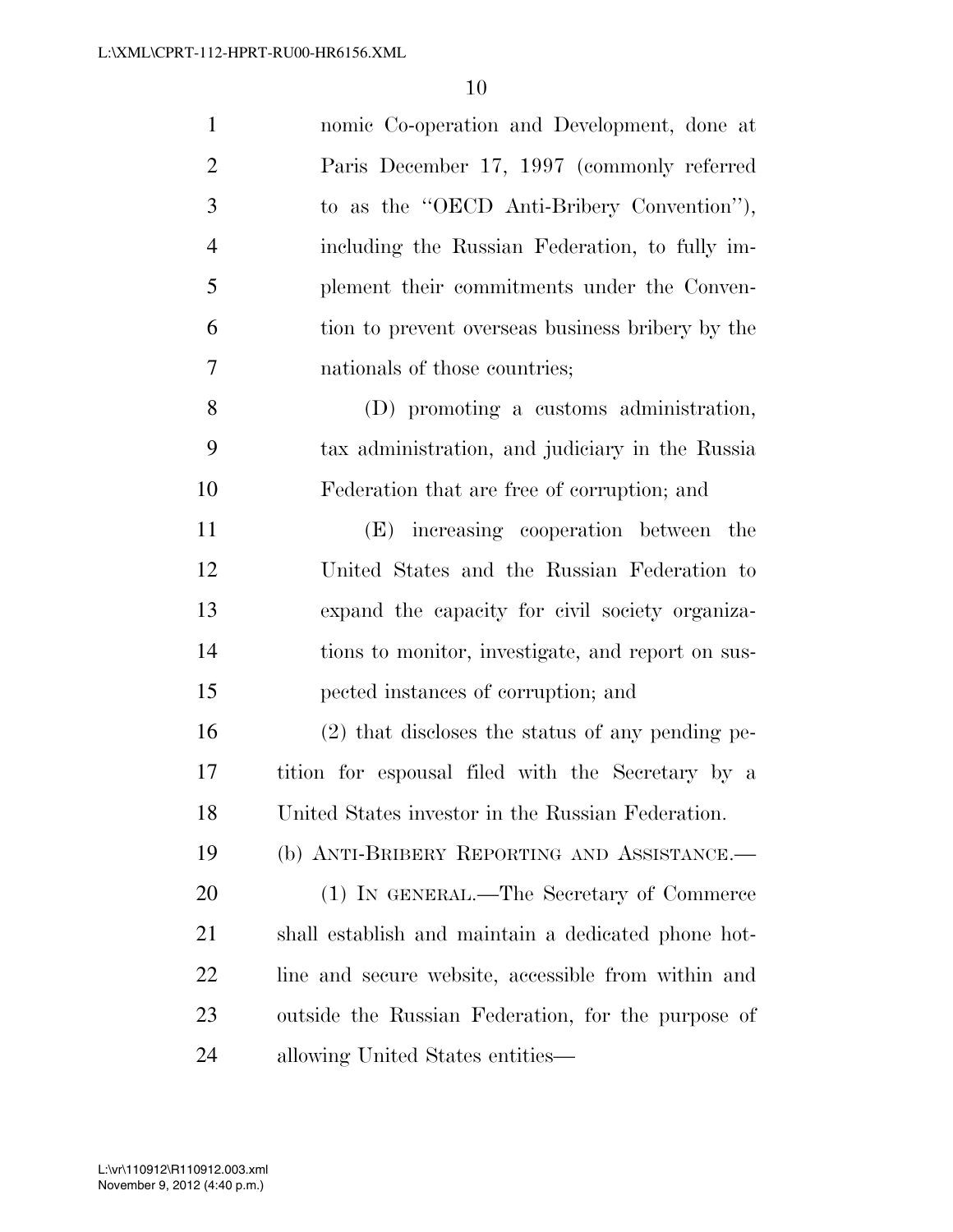| $\mathbf{1}$   | (A) to report instances of bribery, at-            |
|----------------|----------------------------------------------------|
| $\overline{2}$ | tempted bribery, or other forms of corruption in   |
| 3              | the Russian Federation that impact or poten-       |
| $\overline{4}$ | tially impact their operations; and                |
| 5              | (B) to request the assistance of the United        |
| 6              | States with respect to issues relating to corrup-  |
| 7              | tion in the Russian Federation.                    |
| 8              | $(2)$ REPORT REQUIRED.—                            |
| 9              | (A) IN GENERAL.—Not later than one year            |
| 10             | after the effective date under section $102(b)$ of |
| 11             | the extension of nondiscriminatory treatment to    |
| 12             | the products of the Russian Federation, and        |
| 13             | annually thereafter, the Secretary of Commerce     |
| 14             | shall submit to the Committee on Finance of        |
| 15             | the Senate and the Committee on Ways and           |
| 16             | Means of the House of Representatives a report     |
| 17             | that includes the following:                       |
| 18             | (i) The number of instances in which               |
| 19             | bribery, attempted bribery, or other forms         |
| 20             | of corruption have been reported using the         |
| 21             | hotline or website established pursuant to         |
| 22             | paragraph $(1)$ .                                  |
| 23             | (ii) A description of the regions in the           |
| 24             | Russian Federation in which<br>those<br>in-        |
| 25             | stances are alleged to have occurred.              |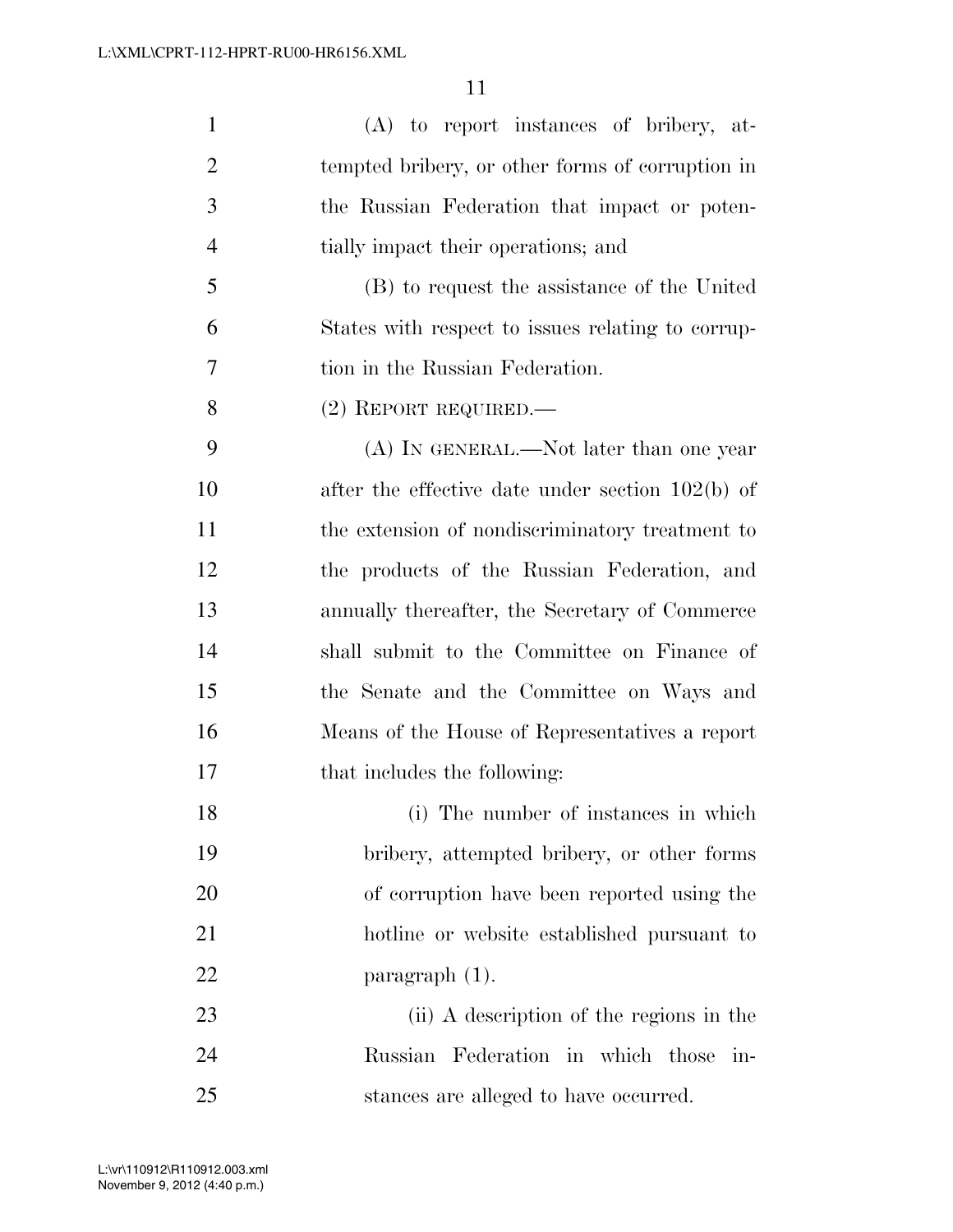| $\mathbf{1}$   | (iii) A summary of actions taken by                |
|----------------|----------------------------------------------------|
| $\overline{2}$ | the United States to provide assistance to         |
| 3              | United States entities pursuant to para-           |
| $\overline{4}$ | graph $(1)(B)$ .                                   |
| 5              | (iv) A description of the efforts taken            |
| 6              | by the Secretary to inform United States           |
| 7              | entities conducting business in the Russian        |
| 8              | Federation or considering conducting busi-         |
| 9              | ness in the Russian Federation of the              |
| 10             | availability of assistance through the hot-        |
| 11             | line and website.                                  |
| 12             | (B) CONFIDENTIALITY.—The Secretary                 |
| 13             | shall not include in the report required by sub-   |
| 14             | paragraph (A) the identity of a United States      |
| 15             | entity that reports instances of bribery, at-      |
| 16             | tempted bribery, or other forms of corruption in   |
| 17             | the Russian Federation or requests assistance      |
| 18             | pursuant to paragraph (1).                         |
| 19             | SEC. 203. REPORTS ON LAWS, POLICIES, AND PRACTICES |
| 20             | OF THE RUSSIAN FEDERATION THAT DIS-                |
| 21             | CRIMINATE AGAINST UNITED STATES DIG-               |
| 22             | <b>ITAL TRADE.</b>                                 |
| 23             | Section 181(a) of the Trade Act of 1974 (19 U.S.C. |
| 24             | $2241(a)$ is amended—                              |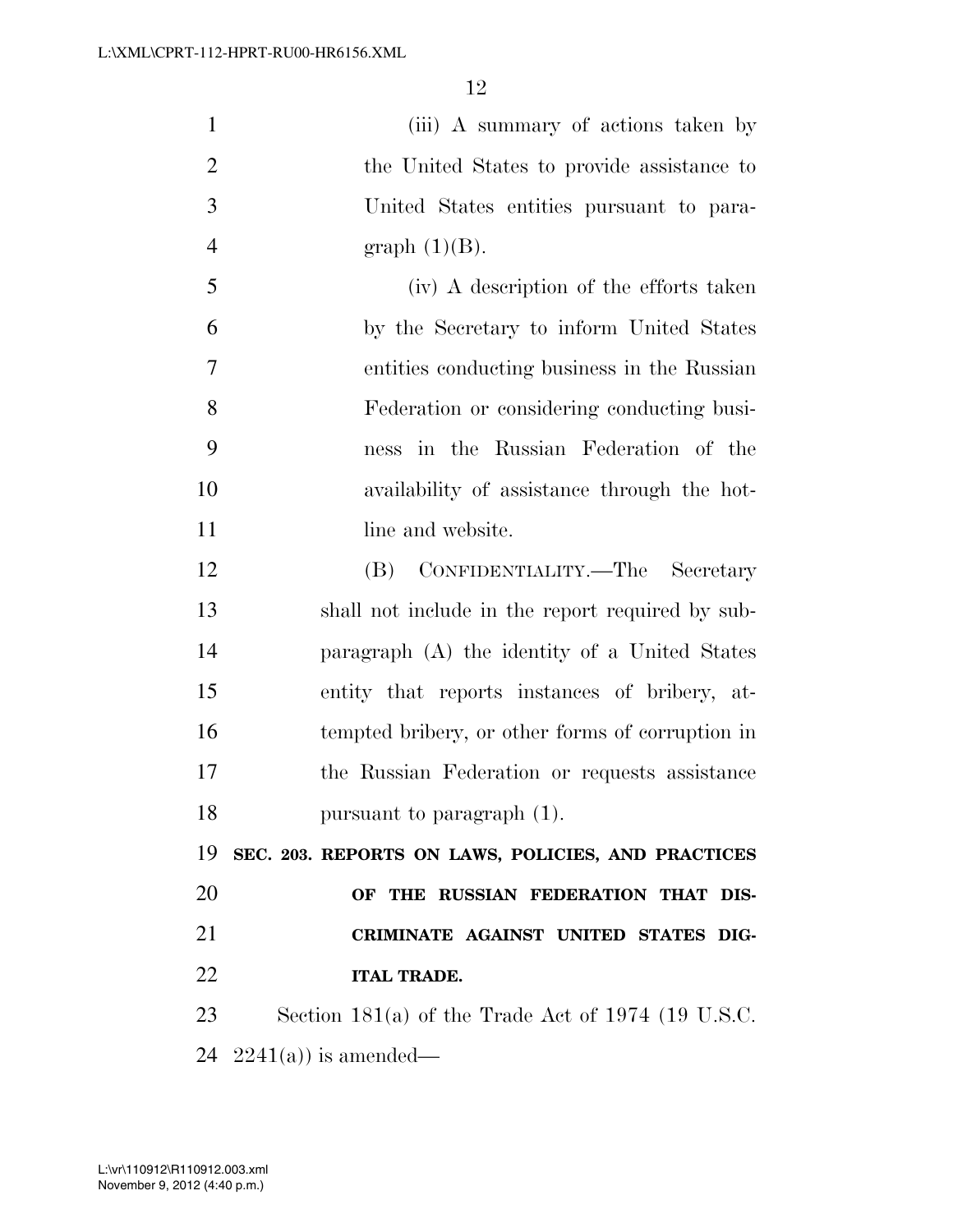(1) by redesignating paragraph (3) as para-2 graph  $(4)$ ; and

 (2) by inserting after paragraph (2) the fol-lowing:

5 "(3) INCLUSION OF CERTAIN DISCRIMINATORY LAWS, POLICIES, AND PRACTICES OF THE RUSSIAN FEDERATION.—For calender year 2012 and each succeeding calendar year, the Trade Representative shall include in the analyses and estimates under paragraph (1) an identification and analysis of any laws, policies, or practices of the Russian Federation that deny fair and equitable market access to United States digital trade.''.

## **SEC. 204. EFFORTS TO REDUCE BARRIERS TO TRADE IM-**

## **POSED BY THE RUSSIAN FEDERATION.**

 The United States Trade Representative shall con- tinue to pursue the reduction of barriers to trade imposed by the Russian Federation on articles exported from the United States to the Russian Federation through ef-forts—

 (1) to negotiate a bilateral agreement under which the Russian Federation will accept the sani- tary and phytosanitary measures of the United States as equivalent to the sanitary and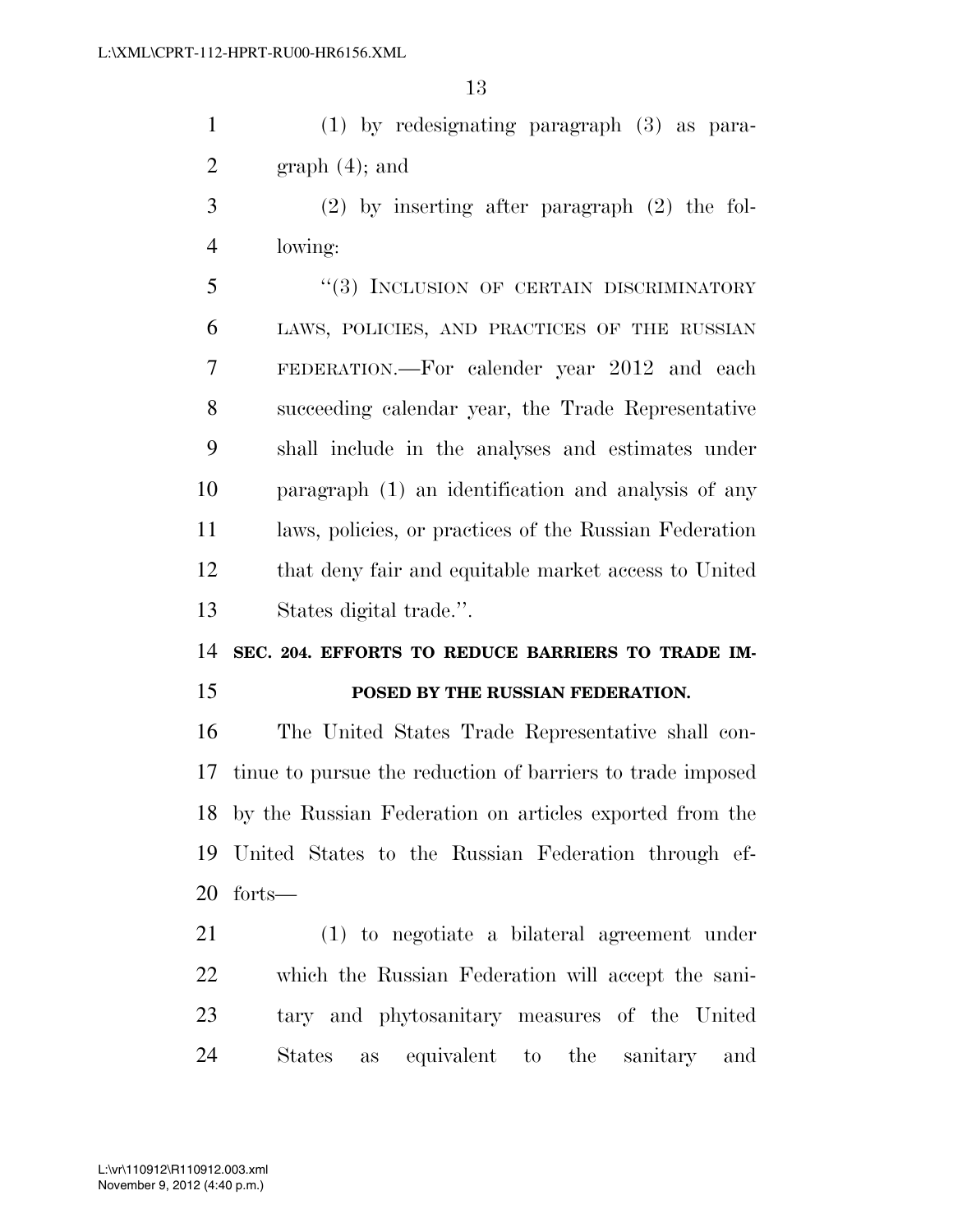phytosanitary measures of the Russian Federation; and

 (2) to obtain the adoption by the Russian Fed- eration of an action plan for providing greater pro- tections for intellectual property rights than the pro- tections required by the Agreement on Trade-Re- lated Aspects of Intellectual Property Rights (re-8 ferred to in section  $101(d)(15)$  of the Uruguay Round Agreements Act (19 U.S.C. 3511(d)(15))).

## **TITLE III—PERMANENT NORMAL TRADE RELATIONS FOR MOLDOVA**

**SEC. 301. FINDINGS.** 

Congress finds the following:

 (1) Moldova allows its citizens the right and op- portunity to emigrate, free of any heavy tax on emi- gration or on the visas or other documents required for emigration and free of any tax, levy, fine, fee, or other charge on any citizens as a consequence of the desire of those citizens to emigrate to the country of 21 their choice.

 (2) Moldova has been found to be in full com- pliance with the freedom of emigration requirements under title IV of the Trade Act of 1974 (19 U.S.C. 2431 et seq.) since 1997.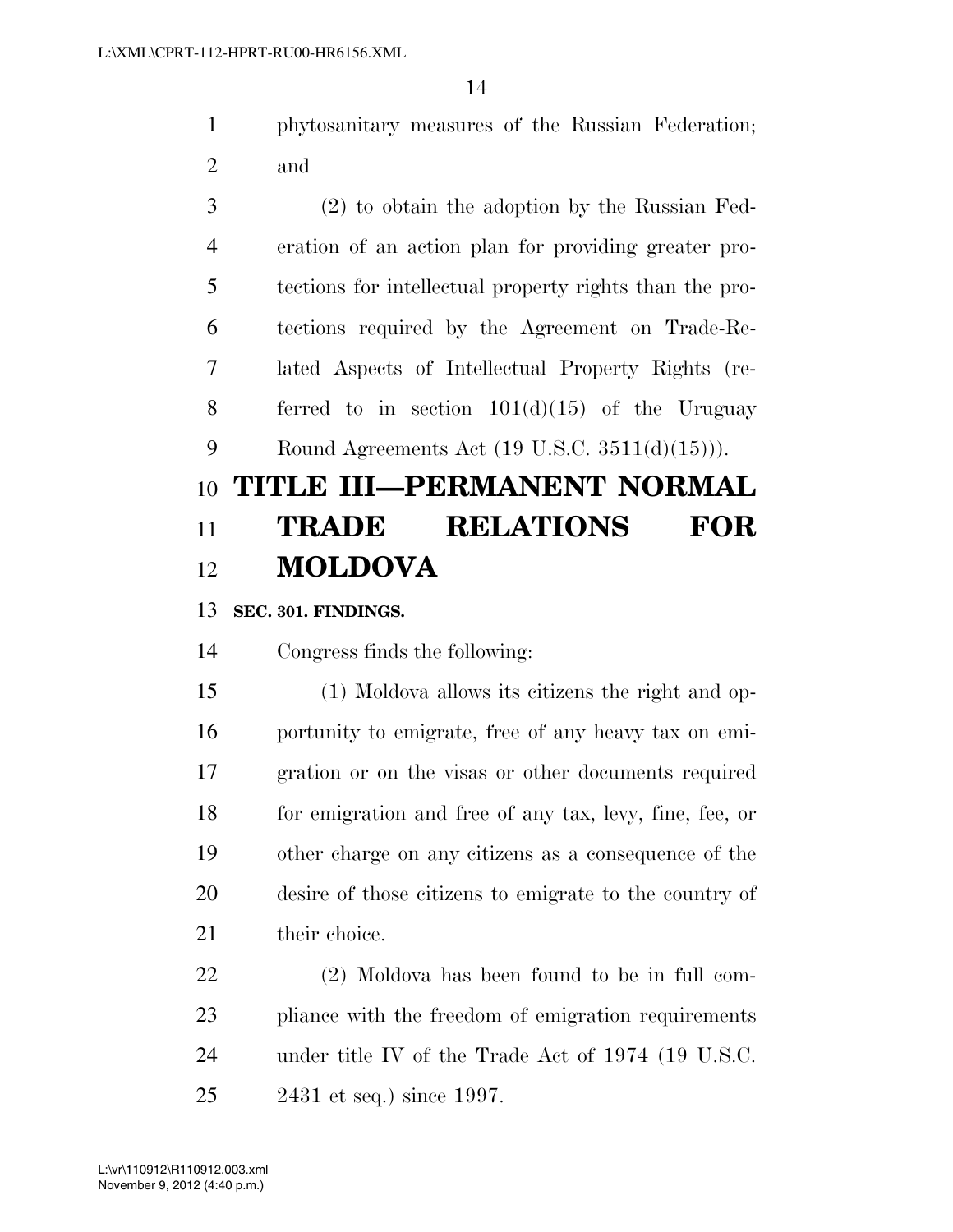| $\mathbf{1}$   | (3) Moldova acceded to the World Trade Orga-                    |
|----------------|-----------------------------------------------------------------|
| $\overline{2}$ | nization on July 26, 2001.                                      |
| 3              | SEC. 302. TERMINATION OF APPLICATION OF TITLE IV OF             |
| $\overline{4}$ | THE TRADE ACT OF 1974 TO PRODUCTS OF                            |
| 5              | MOLDOVA.                                                        |
| 6              | (a) PRESIDENTIAL DETERMINATIONS AND EXTEN-                      |
| 7              | SION OF NONDISCRIMINATORY TREATMENT.-Notwith-                   |
| 8              | standing any provision of title IV of the Trade Act of 1974     |
| 9              | $(19 \text{ U.S.C. } 2431 \text{ et seq.}),$ the President may— |
| 10             | (1) determine that such title should no longer                  |
| 11             | apply to Moldova; and                                           |
| 12             | (2) after making a determination under para-                    |
| 13             | graph (1) with respect to Moldova, proclaim the ex-             |
| 14             | tension of nondiscriminatory treatment (normal                  |
| 15             | trade relations treatment) to the products of                   |
| 16             | Moldova.                                                        |
| 17             | (b) TERMINATION OF APPLICABILITY OF TITLE                       |
|                | 18 IV.—On and after the date on which the President ex-         |
| 19             | tends nondiscriminatory treatment to the products of            |
| 20             | Moldova pursuant to subsection $(a)$ , title IV of the Trade    |
| 21             | Act of 1974 (19 U.S.C. 2431 et seq.) shall cease to apply       |
| 22             | to Moldova.                                                     |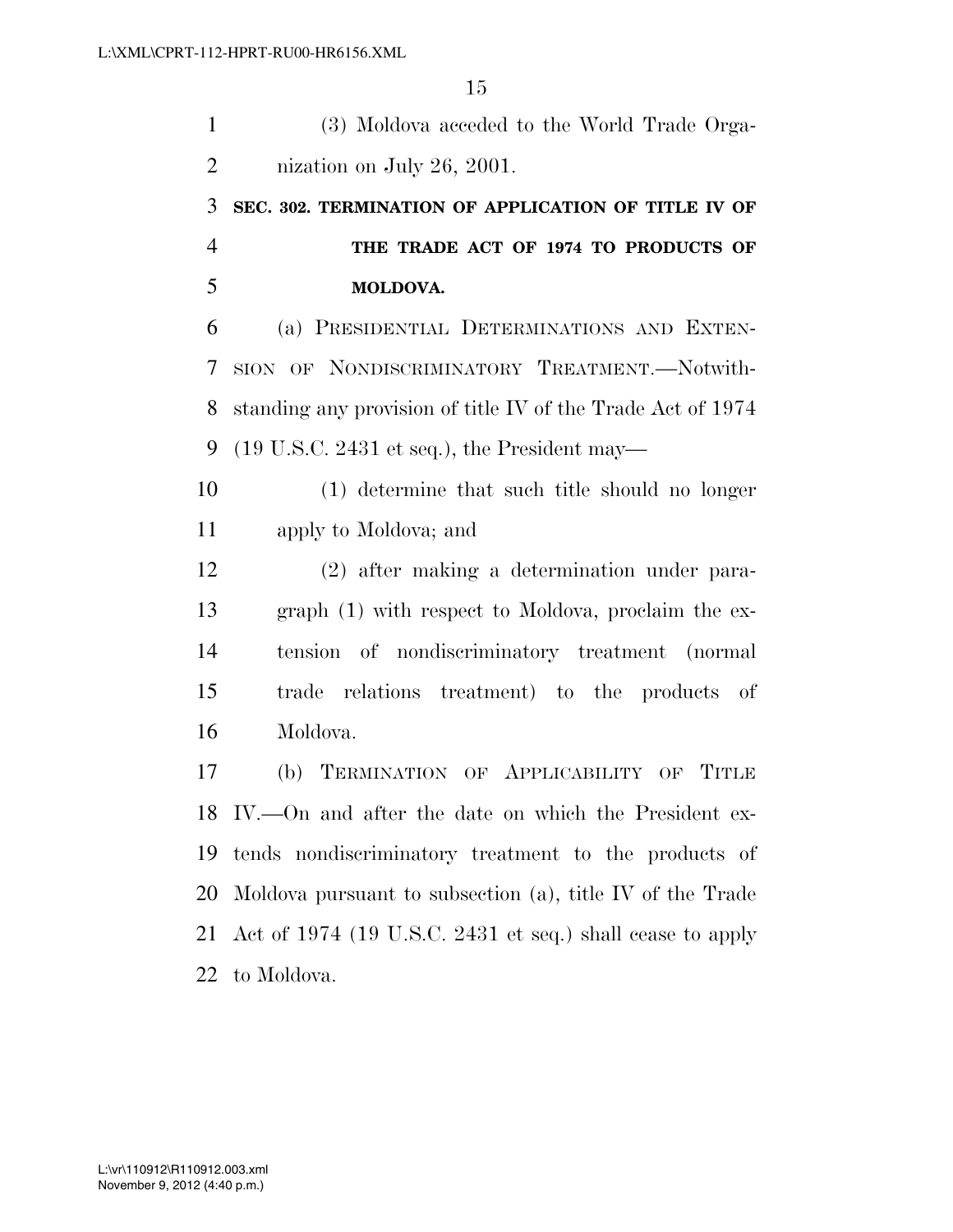# **TITLE IV—SERGEI MAGNITSKY RULE OF LAW ACCOUNT-ABILITY ACT OF 2012**

## **SEC. 401. SHORT TITLE.**

 This title may be cited as the ''Sergei Magnitsky Rule of Law Accountability Act of 2012''.

## **SEC. 402. FINDINGS; SENSE OF CONGRESS.**

(a) FINDINGS.—Congress finds the following:

 (1) The United States aspires to a mutually beneficial relationship with the Russian Federation based on respect for human rights and the rule of law, and supports the people of the Russian Federa- tion in their efforts to realize their full economic po- tential and to advance democracy, human rights, and the rule of law.

(2) The Russian Federation—

 (A) is a member of the United Nations, the Organization for Security and Co-operation in Europe, the Council of Europe, and the International Monetary Fund;

 (B) has ratified the Convention against Torture and Other Cruel, Inhuman or Degrad- ing Treatment or Punishment, the International Covenant on Civil and Political Rights, and the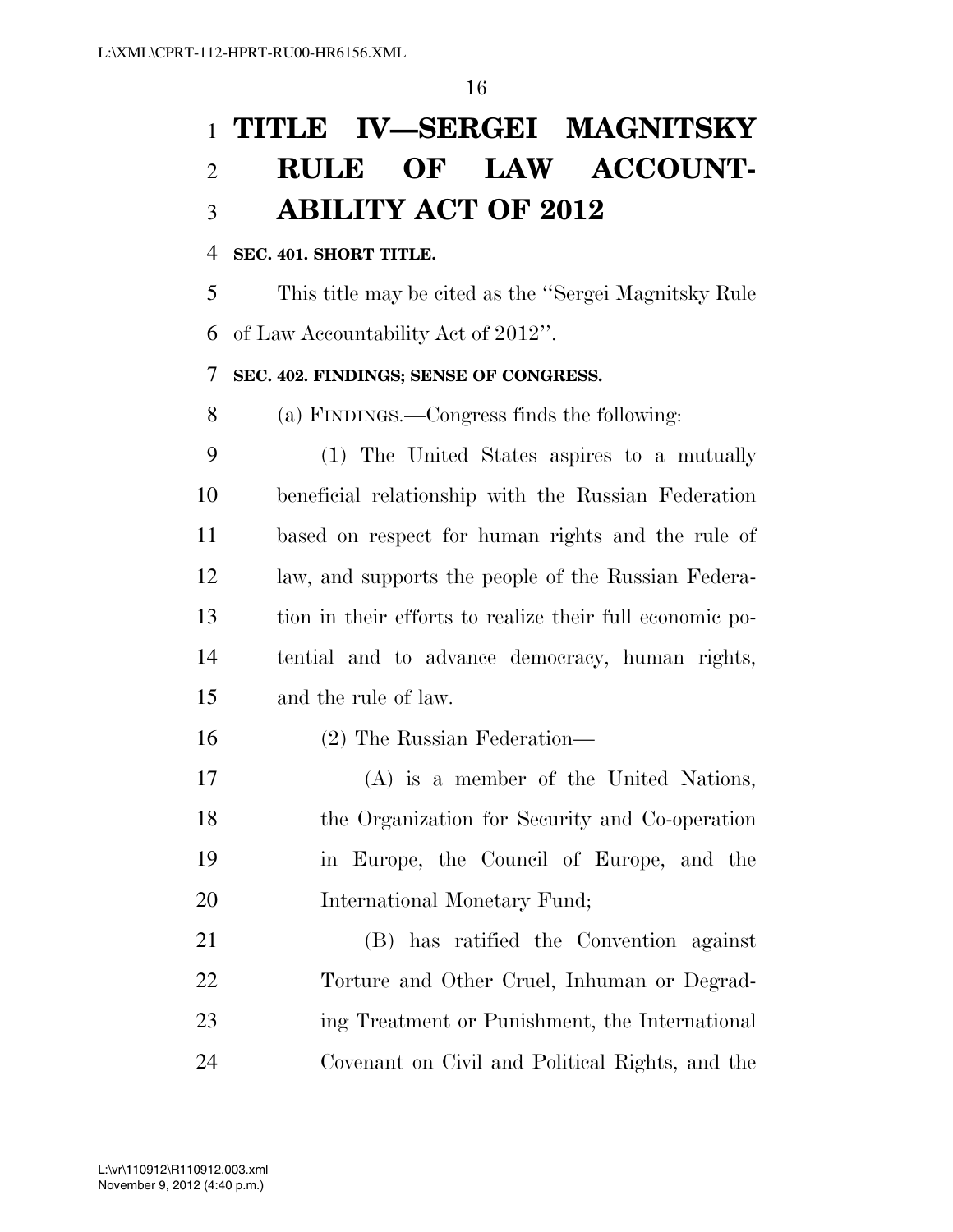United Nations Convention against Corruption; and

 (C) is bound by the legal obligations set forth in the European Convention on Human Rights.

 (3) States voluntarily commit themselves to re- spect obligations and responsibilities through the adoption of international agreements and treaties, which must be observed in good faith in order to maintain the stability of the international order. Human rights are an integral part of international law, and lie at the foundation of the international order. The protection of human rights, therefore, particularly in the case of a country that has in- curred obligations to protect human rights under an international agreement to which it is a party, is not left exclusively to the internal affairs of that coun-try.

 (4) Good governance and anti-corruption meas- ures are instrumental in the protection of human rights and in achieving sustainable economic growth, which benefits both the people of the Russian Fed- eration and the international community through the creation of open and transparent markets.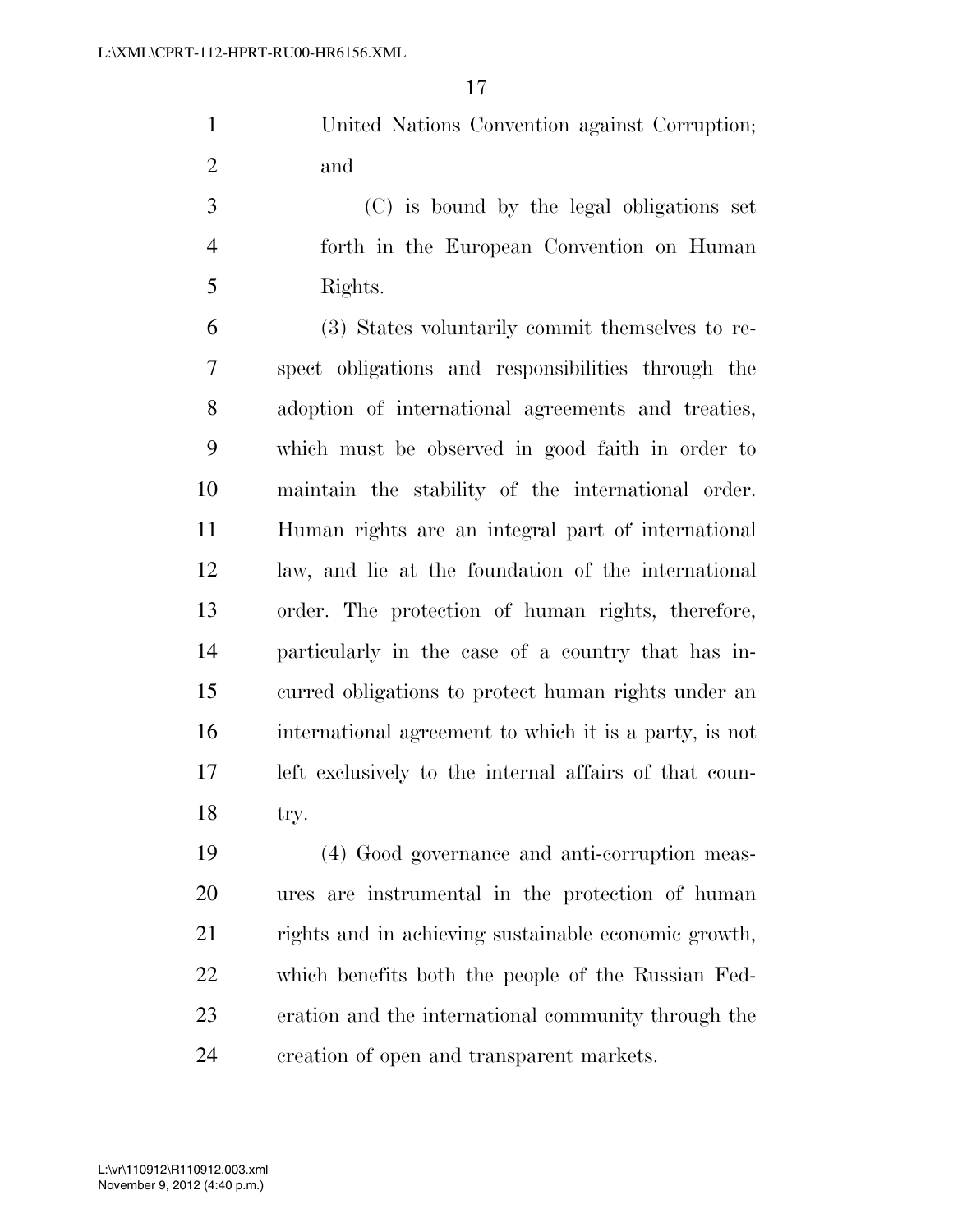| $\mathbf{1}$   | (5) Systemic corruption erodes trust and con-            |
|----------------|----------------------------------------------------------|
| $\mathbf{2}$   | fidence in democratic institutions, the rule of law,     |
| 3              | and human rights protections. This is the case when      |
| $\overline{4}$ | public officials are allowed to abuse their authority    |
| 5              | with impunity for political or financial gains in collu- |
| 6              | sion with private entities.                              |
| 7              | (6) The Russian nongovernmental organization             |
| 8              | INDEM has estimated that bribes by individuals           |
| 9              | and businesses in the Russian Federation amount to       |
| 10             | hundreds of billions of dollars a year, an increasing    |
| 11             | share of the country's gross domestic product.           |
| 12             | (7) Sergei Leonidovich Magnitsky died on No-             |
| 13             | vember 16, 2009, at the age of 37, in Matrosskaya        |
| 14             | Tishina Prison in Moscow, Russia, and is survived        |
| 15             | by a mother, a wife, and 2 sons.                         |
| 16             | (8) On July 6, 2011, Russian President                   |
| 17             | Dimitry Medvedev's Human Rights Council an-              |
| 18             | nounced the results of its independent investigation     |
| 19             | into the death of Sergei Magnitsky. The Human            |
| 20             | Rights Council concluded that Sergei Magnitsky's         |
| 21             | arrest and detention was illegal; he was denied ac-      |
| 22             | cess to justice by the courts and prosecutors of the     |
| 23             | Russian Federation; he was investigated by the same      |
| 24             | law enforcement officers whom he had accused of          |
| 25             | stealing Hermitage Fund companies and illegally ob-      |

November 9, 2012 (4:40 p.m.) L:\vr\110912\R110912.003.xml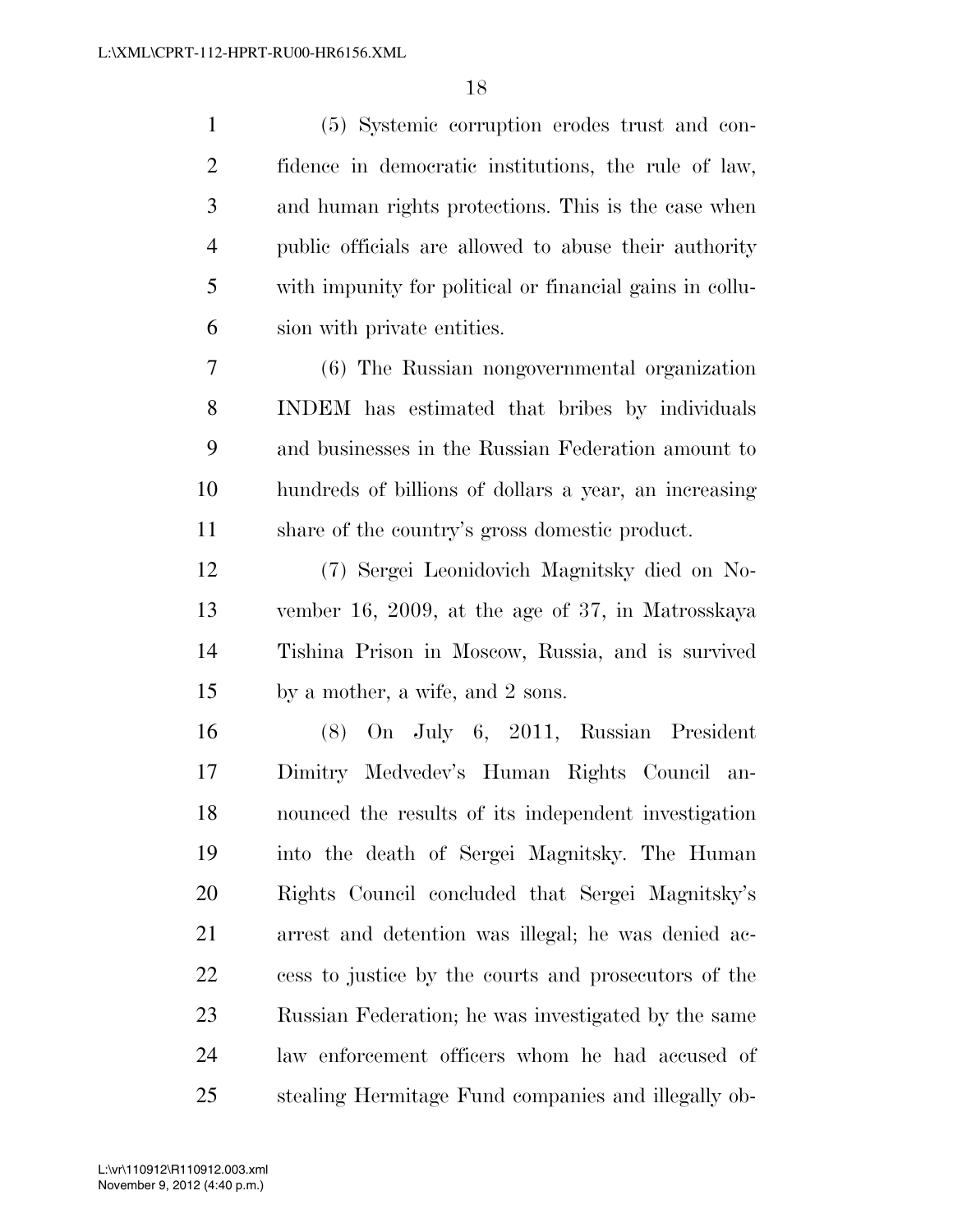taining a fraudulent \$230,000,000 tax refund; he was denied necessary medical care in custody; he was beaten by 8 guards with rubber batons on the last day of his life; and the ambulance crew that was called to treat him as he was dying was deliberately kept outside of his cell for one hour and 18 minutes until he was dead. The report of the Human Rights Council also states the officials falsified their ac- counts of what happened to Sergei Magnitsky and, 18 months after his death, no officials had been brought to trial for his false arrest or the crime he uncovered. The impunity continued in April 2012, when Russian authorities dropped criminal charges against Larisa Litvinova, the head doctor at the prison where Magnitsky died.

 (9) The systematic abuse of Sergei Magnitsky, including his repressive arrest and torture in custody by officers of the Ministry of the Interior of the Rus- sian Federation that Mr. Magnitsky had implicated in the embezzlement of funds from the Russian Treasury and the misappropriation of 3 companies from his client, Hermitage Capital Management, re- flects how deeply the protection of human rights is affected by corruption.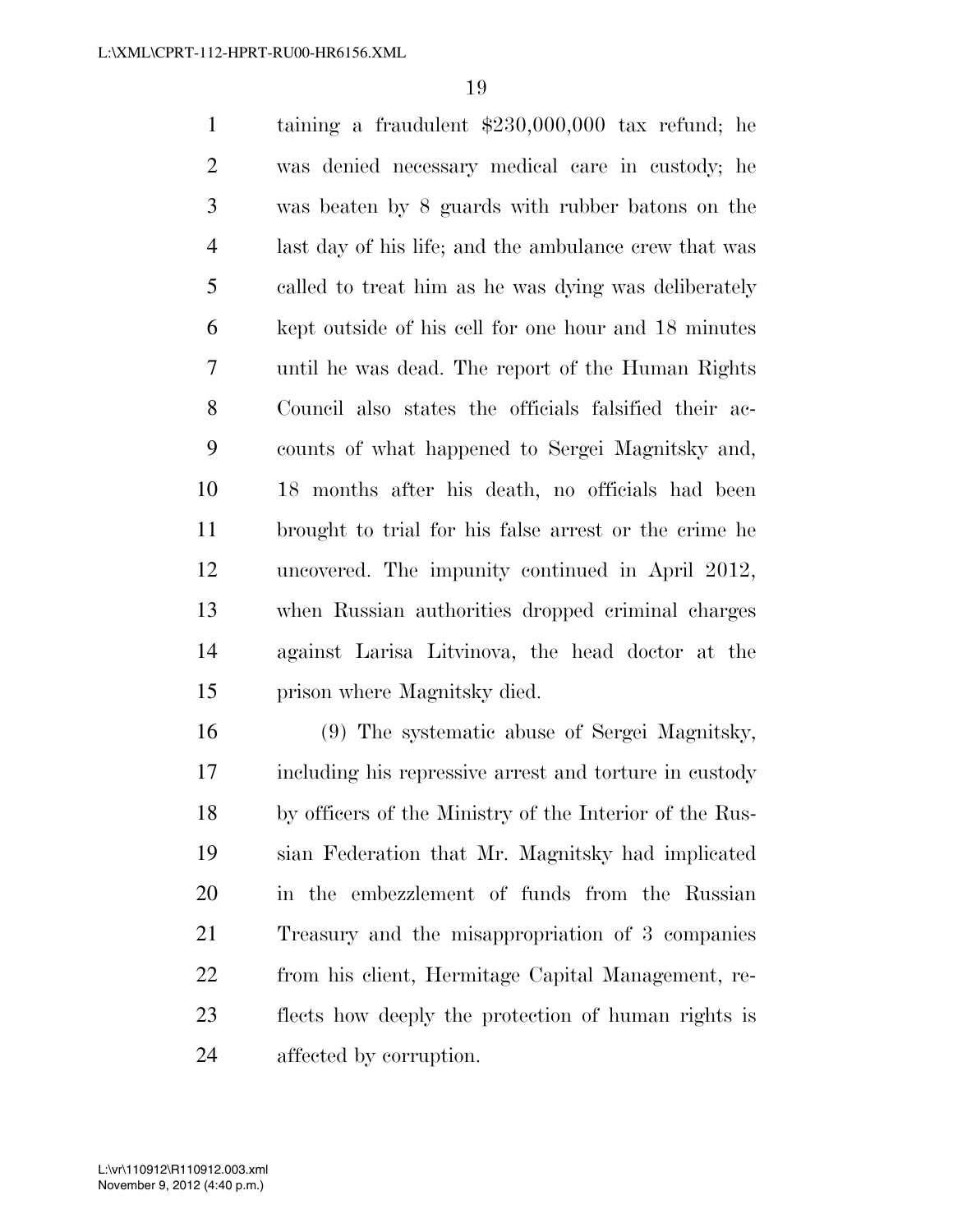| $\mathbf{1}$   | (10) The politically motivated nature of the per-       |
|----------------|---------------------------------------------------------|
| $\overline{2}$ | secution of Mr. Magnitsky is demonstrated by—           |
| 3              | (A) the denial by all state bodies of the               |
| $\overline{4}$ | Russian Federation of any justice or legal rem-         |
| 5              | edies to Mr. Magnitsky during the nearly 12             |
| 6              | full months he was kept without trial in deten-         |
| 7              | tion; and                                               |
| 8              | (B) the impunity since his death of state               |
| 9              | officials he testified against for their involve-       |
| 10             | ment in corruption and the carrying out of his          |
| 11             | repressive persecution.                                 |
| 12             | (11) The Public Oversight Commission of the             |
| 13             | City of Moscow for the Control of the Observance of     |
| 14             | Human Rights in Places of Forced Detention, an or-      |
| 15             | ganization empowered by Russian law to independ-        |
| 16             | ently monitor prison conditions, concluded on De-       |
| 17             | cember 29, 2009, "A man who is kept in custody          |
| 18             | and is being detained is not capable of using all the   |
| 19             | necessary means to protect either his life or his       |
| 20             | health. This is a responsibility of a state which holds |
| 21             | him captive. Therefore, the case of Sergei Magnitsky    |
| 22             | can be described as a breach of the right to life. The  |
| 23             | members of the civic supervisory commission have        |
| 24             | reached the conclusion that Magnitsky had been ex-      |
| 25             | periencing both psychological and physical pressure     |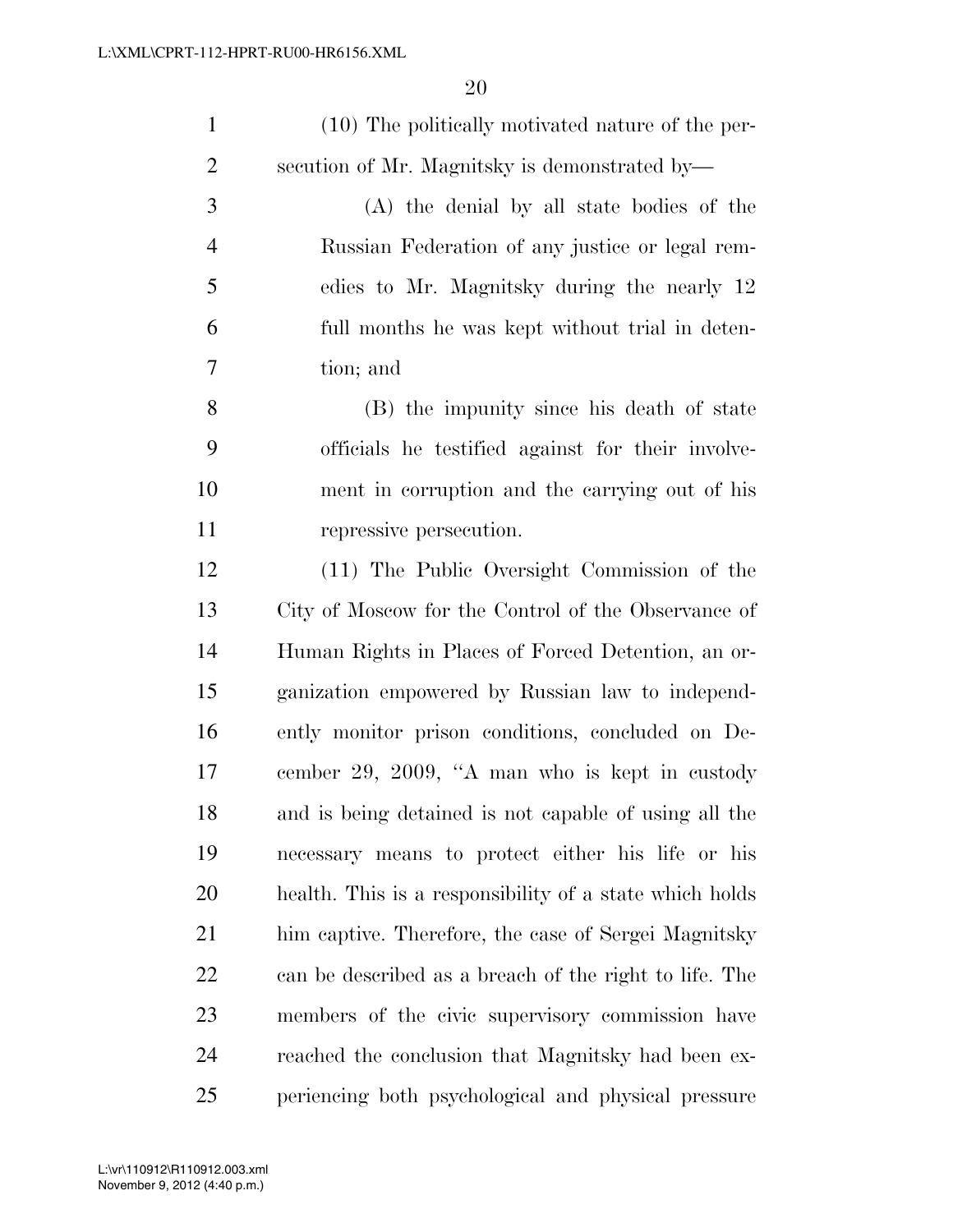in custody, and the conditions in some of the wards of Butyrka can be justifiably called torturous. The people responsible for this must be punished.''.

 (12) Sergei Magnitsky's experience, while par- ticularly illustrative of the negative effects of official corruption on the rights of an individual citizen, ap- pears to be emblematic of a broader pattern of dis- regard for the numerous domestic and international human rights commitments of the Russian Federa- tion and impunity for those who violate basic human rights and freedoms.

 (13) The second trial, verdict, and sentence against former Yukos executives Mikhail Khodorkovsky and Platon Lebedev evoke serious concerns about the right to a fair trial and the inde- pendence of the judiciary in the Russian Federation. The lack of credible charges, intimidation of wit- nesses, violations of due process and procedural norms, falsification or withholding of documents, de- nial of attorney-client privilege, and illegal detention 21 in the Yukos case are highly troubling. The Council of Europe, Freedom House, and Amnesty Inter- national, among others, have concluded that they were charged and imprisoned in a process that did not follow the rule of law and was politically influ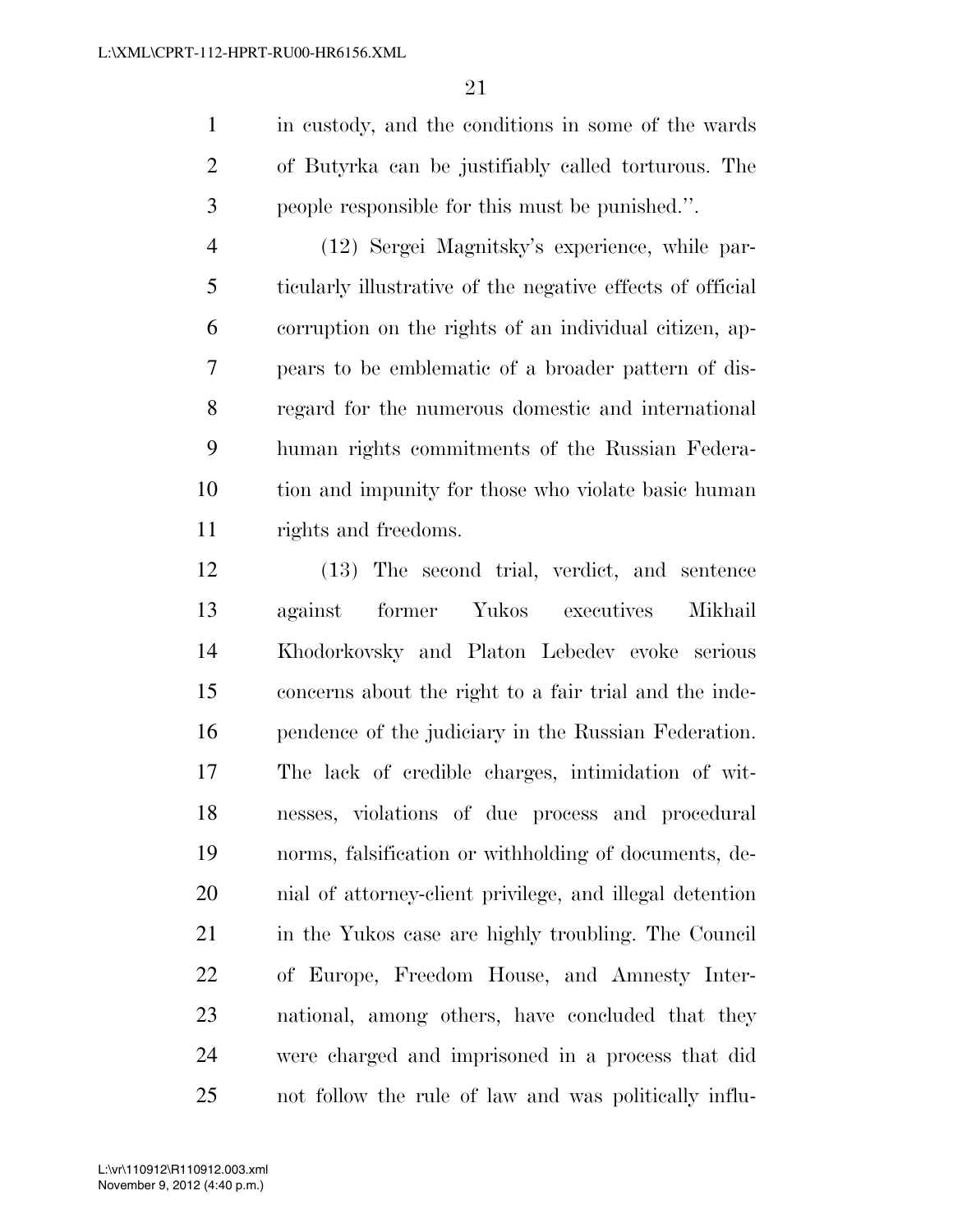enced. Furthermore, senior officials of the Govern- ment of the Russian Federation, including First Deputy Prime Minister Igor Shuvalov, have acknowl- edged that the arrest and imprisonment of Khodorkovsky were politically motivated.

 (14) According to Freedom House's 2011 re- port entitled ''The Perpetual Battle: Corruption in the Former Soviet Union and the New EU Mem- bers'', ''[t]he highly publicized cases of Sergei Magnitsky, a 37-year-old lawyer who died in pretrial detention in November 2009 after exposing a multi- million-dollar fraud against the Russian taxpayer, and Mikhail Khodorkovsky, the jailed business mag- nate and regime critic who was sentenced at the end of 2010 to remain in prison through 2017, put an international spotlight on the Russian state's con- tempt for the rule of law. . . . By silencing influen- tial and accomplished figures such as Khodorkovsky and Magnitsky, the Russian authorities have made it abundantly clear that anyone in Russia can be si-lenced.''.

 (15) The tragic and unresolved murders of Nustap Abdurakhmanov, Maksharip Aushev, Natalya Estemirova, Akhmed Hadjimagomedov, Umar Israilov, Paul Klebnikov, Anna Politkovskaya,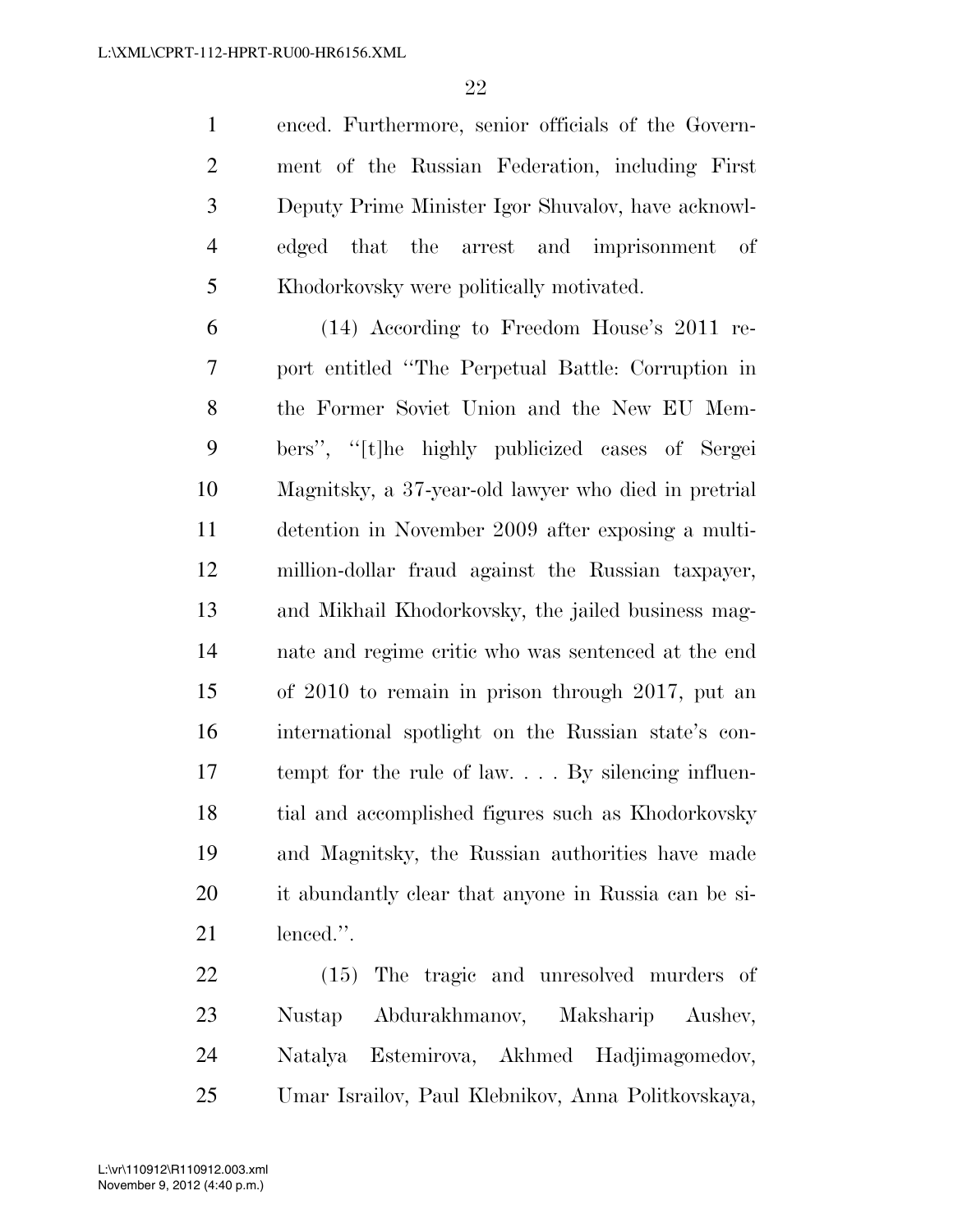Saihadji Saihadjiev, and Magomed Y. Yevloyev, the death in custody of Vera Trifonova, the disappear- ances of Mokhmadsalakh Masaev and Said-Saleh Ibragimov, the torture of Ali Israilov and Islam Umarpashaev, the near-fatal beatings of Mikhail Beketov, Oleg Kashin, Arkadiy Lander, and Mikhail Vinyukov, and the harsh and ongoing imprisonment of Mikhail Khodorkovsky, Alexei Kozlov, Platon Lebedev, and Fyodor Mikheev further illustrate the grave danger of exposing the wrongdoing of officials of the Government of the Russian Federation, in- cluding Chechen leader Ramzan Kadyrov, or of seek- ing to obtain, exercise, defend, or promote inter-nationally recognized human rights and freedoms.

 (b) SENSE OF CONGRESS.—It is the sense of Con- gress that the United States should continue to strongly support, and provide assistance to, the efforts of the Rus- sian people to establish a vibrant democratic political sys- tem that respects individual liberties and human rights, including by enhancing the provision of objective informa- tion through all relevant media, such as Radio Liberty and the internet. The Russian Government's suppression of dissent and political opposition, the limitations it has im- posed on civil society and independent media, and the de-terioration of economic and political freedom inside Russia

November 9, 2012 (4:40 p.m.) L:\vr\110912\R110912.003.xml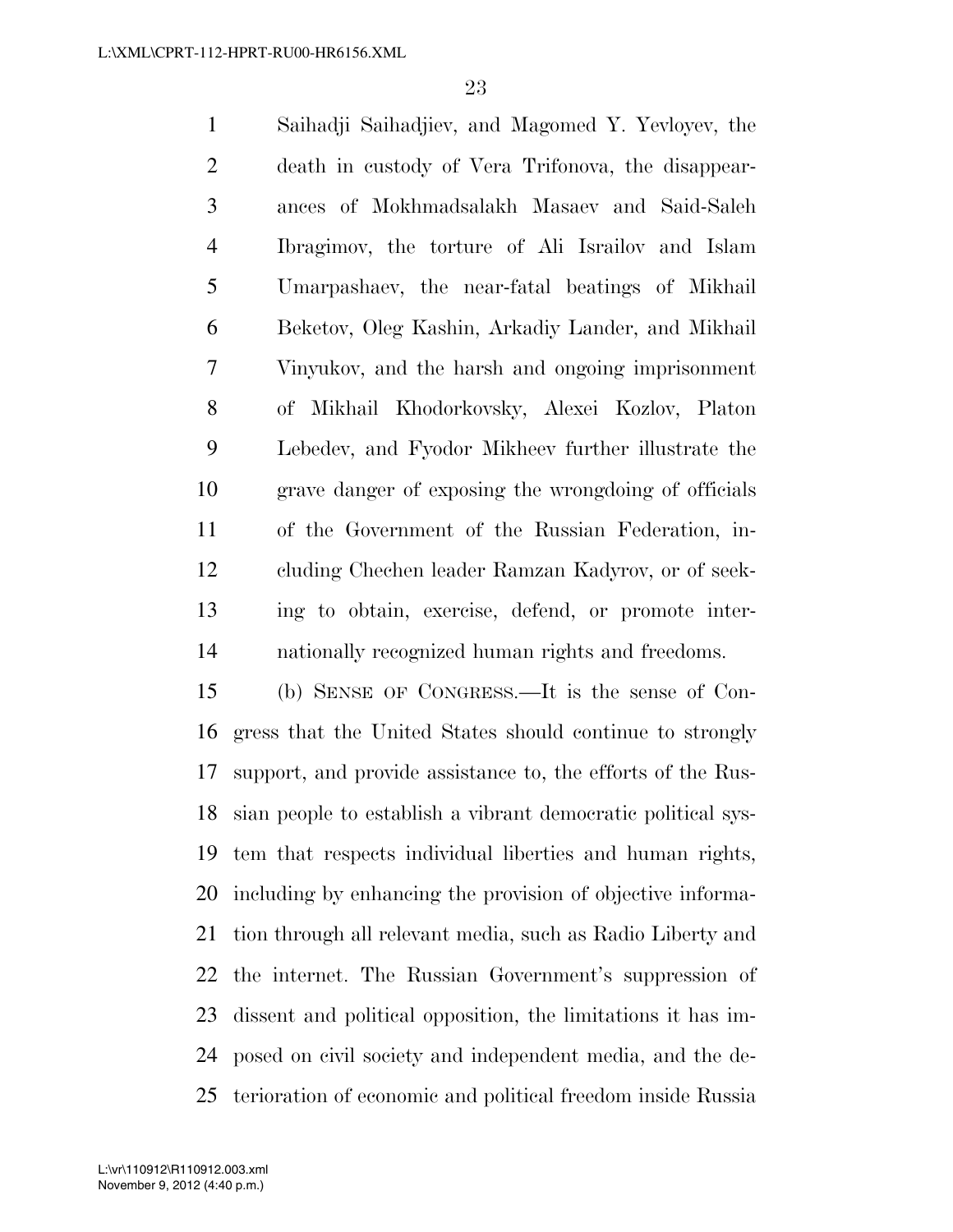are of profound concern to the United States Government and to the American people. **SEC. 403. DEFINITIONS.**  In this title: (1) ADMITTED; ALIEN.—The terms ''admitted'' and ''alien'' have the meanings given those terms in section 101 of the Immigration and Nationality Act (8 U.S.C. 1101). (2) APPROPRIATE CONGRESSIONAL COMMIT- TEES.—The term ''appropriate congressional com- mittees'' means— (A) the Committee on Armed Services, the Committee on Financial Services, the Com- mittee on Foreign Affairs, the Committee on Homeland Security, and the Committee on the Judiciary of the House of Representatives; and (B) the Committee on Armed Services, the Committee on Banking, Housing, and Urban Affairs, the Committee on Foreign Relations, 20 the Committee on Homeland Security and Gov- ernmental Affairs, and the Committee on the Judiciary of the Senate. (3) FINANCIAL INSTITUTION.—The term ''fi- nancial institution'' has the meaning given that term in section 5312 of title 31, United States Code.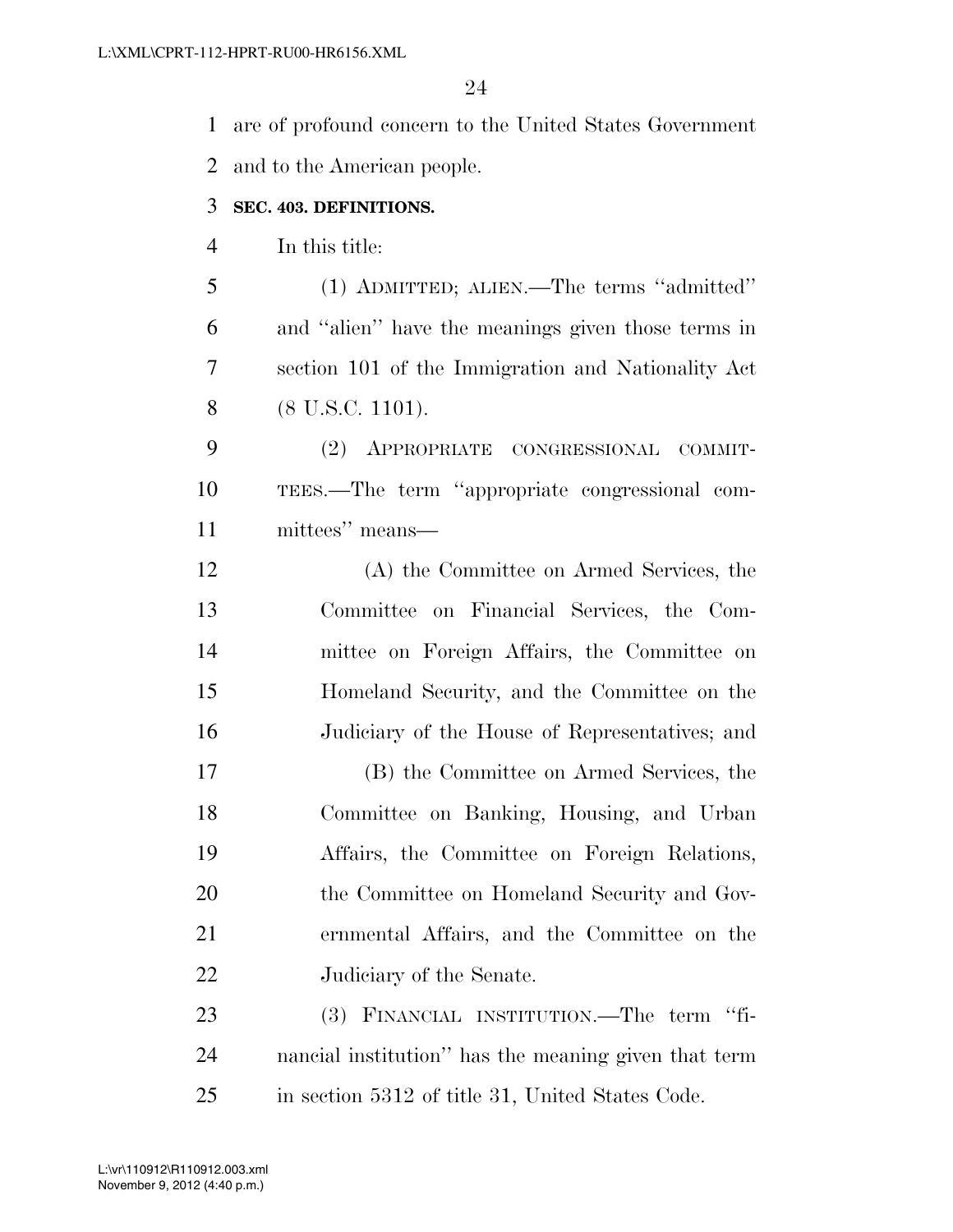| $\mathbf{1}$   | (4)<br>UNITED STATES PERSON.—The<br>term                    |
|----------------|-------------------------------------------------------------|
| $\overline{2}$ | "United States person" means—                               |
| 3              | (A) a United States citizen or an alien law-                |
| $\overline{4}$ | fully admitted for permanent residence to the               |
| 5              | United States; or                                           |
| 6              | (B) an entity organized under the laws of                   |
| 7              | the United States or of any jurisdiction within             |
| 8              | the United States, including a foreign branch of            |
| 9              | such an entity.                                             |
| 10             | SEC. 404. IDENTIFICATION OF PERSONS RESPONSIBLE FOR         |
| 11             | DETENTION, ABUSE, AND DEATH OF<br>THE                       |
| 12             | SERGEI MAGNITSKY AND OTHER GROSS VIO-                       |
| 13             | <b>LATIONS OF HUMAN RIGHTS.</b>                             |
| 14             | (a) IN GENERAL.—Not later than 120 days after the           |
| 15             | date of the enactment of this Act, the President shall sub- |
| 16             | mit to the appropriate congressional committees a list of   |
| 17             | each person who the President determines, based on cred-    |
| 18             | ible information—                                           |
| 19             | $(1)$ is responsible for the detention, abuse, or           |
| 20             | death of Sergei Magnitsky, participated in efforts to       |
| 21             | conceal the legal liability for the detention, abuse, or    |
| <u>22</u>      | death of Sergei Magnitsky, financially benefitted           |
| 23             | from the detention, abuse, or death of Sergei               |
| 24             | Magnitsky, or was involved in the criminal con-             |
| 25             |                                                             |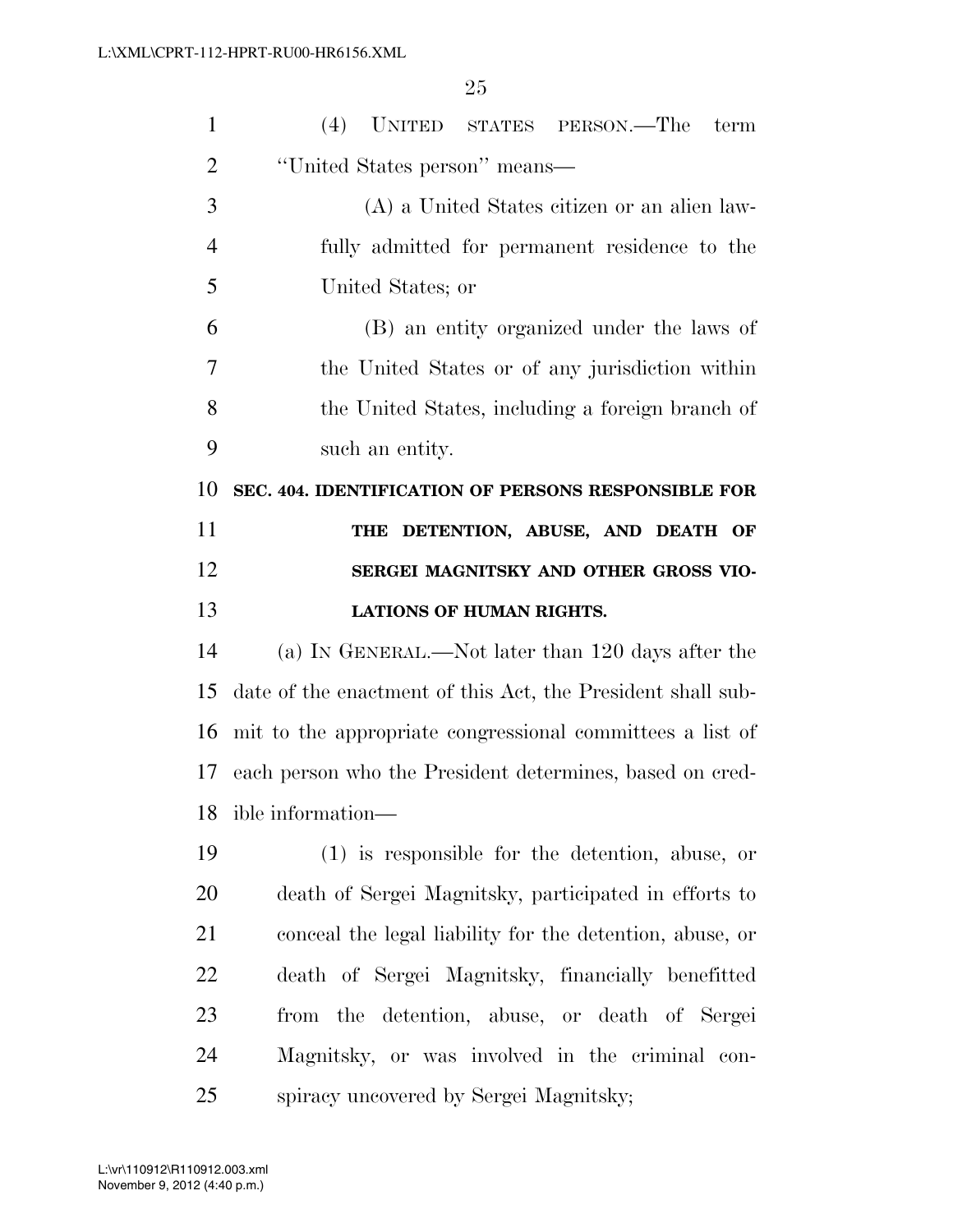(2) is responsible for extrajudicial killings, tor- ture, or other gross violations of internationally rec- ognized human rights committed against individuals seeking—

 (A) to expose illegal activity carried out by officials of the Government of the Russian Fed-eration; or

 (B) to obtain, exercise, defend, or promote internationally recognized human rights and freedoms, such as the freedoms of religion, ex- pression, association, and assembly, and the rights to a fair trial and democratic elections, in Russia; or

 (3) acted as an agent of or on behalf of a per- son in a matter relating to an activity described in 16 paragraph  $(1)$  or  $(2)$ .

 (b) UPDATES.—The President shall submit to the ap- propriate congressional committees an update of the list required by subsection (a) as new information becomes available.

(c) FORM.—

22 (1) IN GENERAL.—The list required by sub- section (a) shall be submitted in unclassified form. (2) EXCEPTION.—The name of a person to be included in the list required by subsection (a) may

November 9, 2012 (4:40 p.m.) L:\vr\110912\R110912.003.xml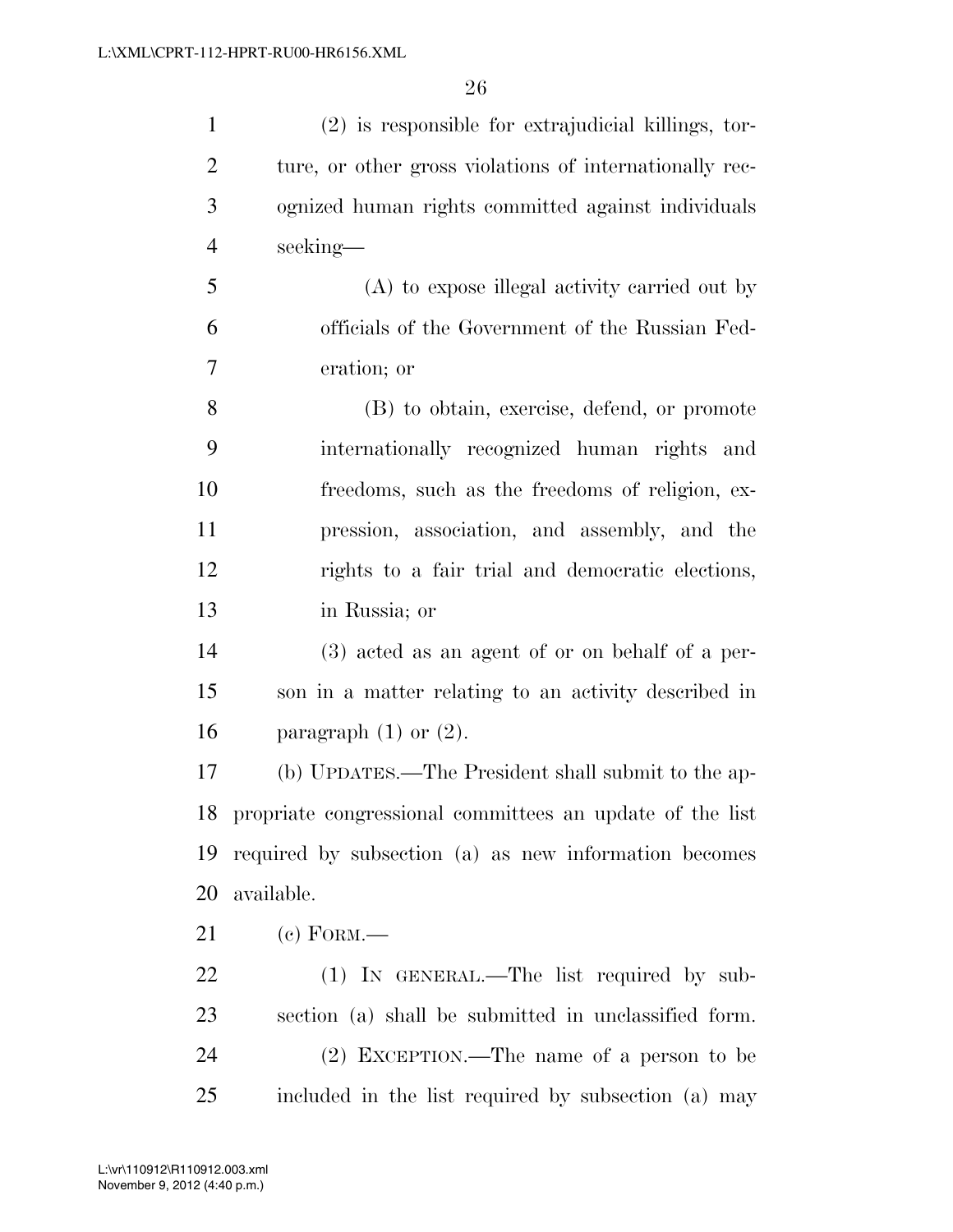| $\mathbf{1}$   | be submitted in a classified annex only if the Presi-   |
|----------------|---------------------------------------------------------|
| $\overline{2}$ | $d$ ent—                                                |
| 3              | $(A)$ determines that it is vital for the na-           |
| $\overline{4}$ | tional security interests of the United States to       |
| 5              | do so;                                                  |
| 6              | (B) uses the annex in such a manner con-                |
| 7              | sistent with congressional intent and the pur-          |
| 8              | poses of this Act; and                                  |
| 9              | $(C)$ 15 days prior to submitting the name              |
| 10             | in a classified annex, provides to the appro-           |
| 11             | priate congressional committees notice of, and a        |
| 12             | justification for, including or continuing to in-       |
| 13             | clude each person in the classified annex despite       |
| 14             | any publicly available credible information indi-       |
| 15             | cating that the person engaged in an activity           |
| 16             | described in paragraph $(1)$ , $(2)$ , or $(3)$ of sub- |
| 17             | section (a).                                            |
| 18             | (3) CONSIDERATION OF DATA FROM OTHER                    |
| 19             | COUNTRIES AND<br>NONGOVERNMENTAL ORGANIZA-              |
| 20             | TIONS.—In preparing the list required by subsection     |
| 21             | (a), the President shall consider information pro-      |
| 22             | vided by the chairperson and ranking member of          |
| 23             | each of the appropriate congressional committees        |
| 24             | and credible data obtained by other countries and       |
| 25             | nongovernmental organizations, including organiza-      |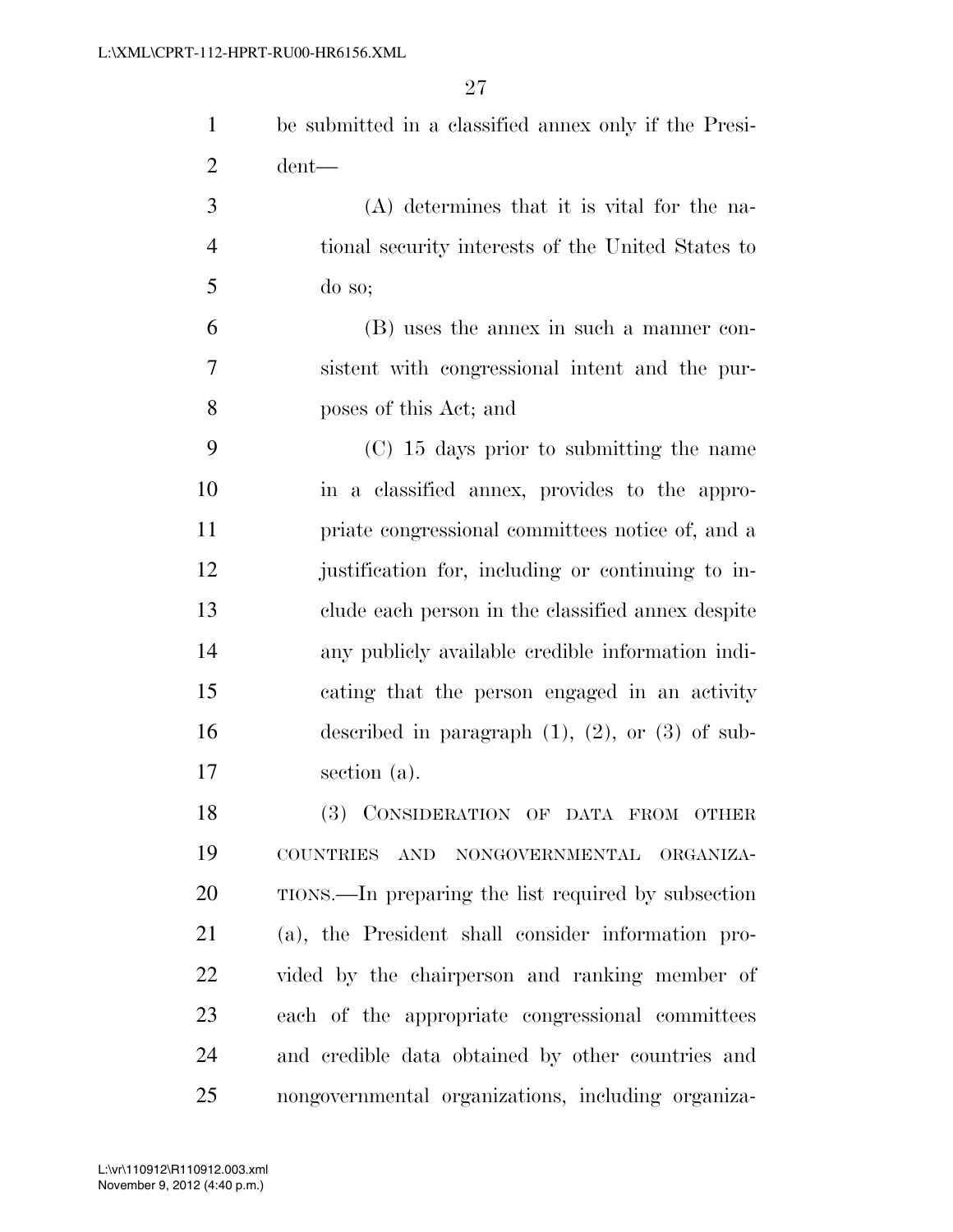tions inside Russia, that monitor the human rights abuses of the Government of the Russian Federa-tion.

 (4) PUBLIC AVAILABILITY.—The unclassified portion of the list required by subsection (a) shall be made available to the public and published in the Federal Register.

 (d) REMOVAL FROM LIST.—A person may be re- moved from the list required by subsection (a) if the Presi- dent determines and reports to the appropriate congres- sional committees not less than 15 days prior to the re-moval of the person from the list that—

 (1) credible information exists that the person did not engage in the activity for which the person was added to the list;

 (2) the person has been prosecuted appro- priately for the activity in which the person engaged; or

 (3) the person has credibly demonstrated a sig- nificant change in behavior, has paid an appropriate consequence for the activities in which the person engaged, and has credibly committed to not engage in the types of activities specified in paragraphs (1) through (3) of subsection (a).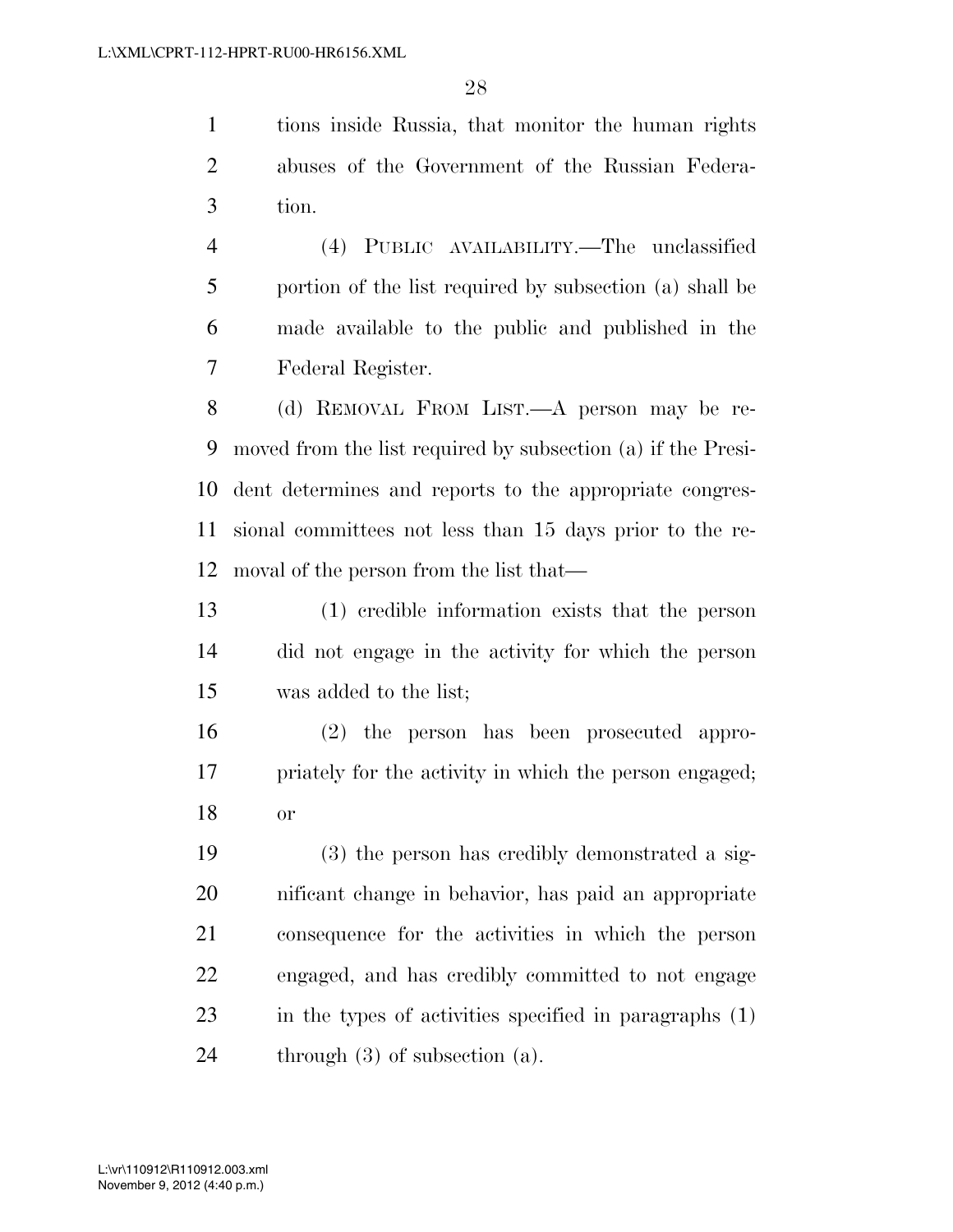(e) REQUESTS BY CHAIRPERSON AND RANKING MEMBER OF APPROPRIATE CONGRESSIONAL COMMIT-TEES.—

 (1) IN GENERAL.—Not later than 120 days after receiving a written request from the chair- person and ranking member of one of the appro- priate congressional committees with respect to whether a person meets the criteria for being added to the list required by subsection (a), the President shall submit a response to the chairperson and rank- ing member of the committee which made the re-quest with respect to the status of the person.

 (2) FORM.—The President may submit a re- sponse required by paragraph (1) in classified form if the President determines that it is necessary for the national security interests of the United States to do so.

 (3) REMOVAL.—If the President removes from the list required by subsection (a) a person who has been placed on the list at the request of the chair- person and ranking member of one of the appro- priate congressional committees, the President shall provide the chairperson and ranking member with any information that contributed to the removal de-cision. The President may submit such information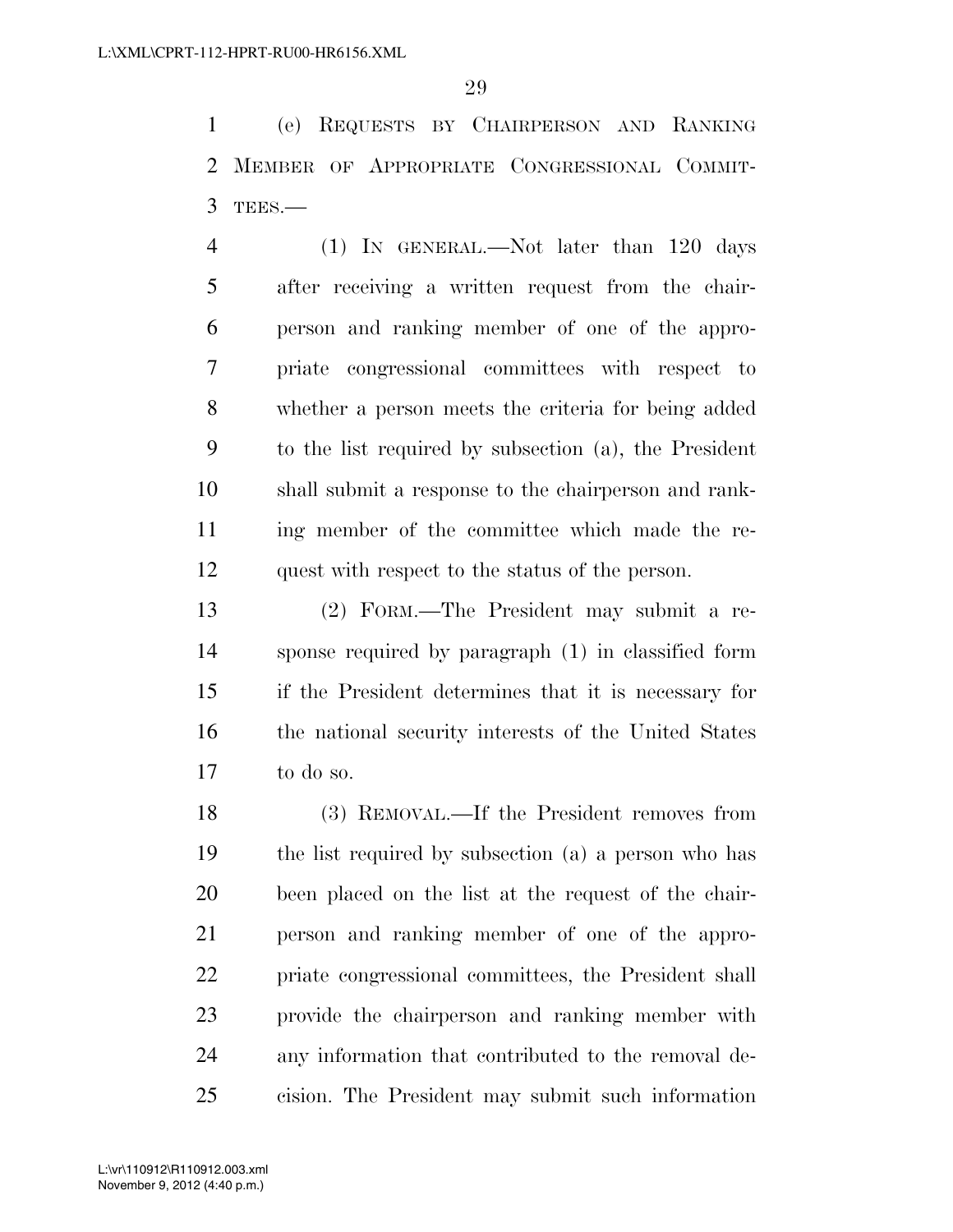in classified form if the President determines that such is necessary for the national security interests of the United States.

 (f) NONAPPLICABILITY OF CONFIDENTIALITY RE- QUIREMENT WITH RESPECT TO VISA RECORDS.—The President shall publish the list required by subsection (a) without regard to the requirements of section 222(f) of the Immigration and Nationality Act (8 U.S.C. 1202(f)) with respect to confidentiality of records pertaining to the issuance or refusal of visas or permits to enter the United States.

### **SEC. 405. INADMISSIBILITY OF CERTAIN ALIENS.**

 (a) INELIGIBILITY FOR VISAS.—An alien is ineligible to receive a visa to enter the United States and ineligible to be admitted to the United States if the alien is on the 16 list required by section  $404(a)$ .

 (b) CURRENT VISAS REVOKED.—The Secretary of State shall revoke, in accordance with section 221(i) of the Immigration and Nationality Act (8 U.S.C. 1201(i)), the visa or other documentation of any alien who would be ineligible to receive such a visa or documentation under subsection (a) of this section.

(c) WAIVER FOR NATIONAL SECURITY INTERESTS.—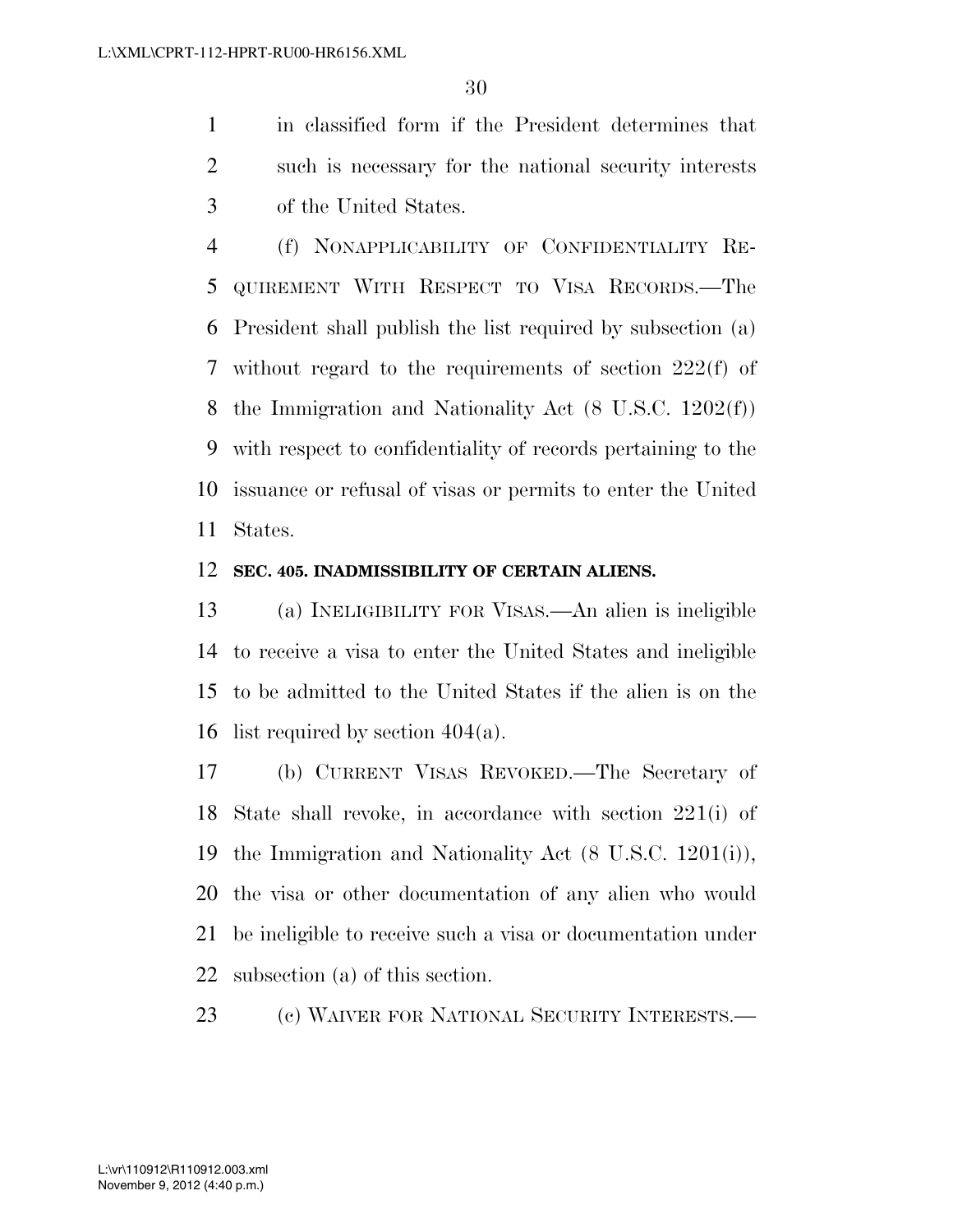| $\mathbf{1}$   | (1) IN GENERAL.—The Secretary of State may                |
|----------------|-----------------------------------------------------------|
| $\overline{2}$ | waive the application of subsection $(a)$ or $(b)$ in the |
| 3              | case of an alien if—                                      |
| 4              | (A) the Secretary determines that such a                  |
| 5              | waiver—                                                   |
| 6              | (i) is necessary to permit the United                     |
| $\overline{7}$ | States to comply with the Agreement be-                   |
| 8              | tween the United Nations and the United                   |
| 9              | States of America regarding the Head-                     |
| 10             | quarters of the United Nations, signed                    |
| 11             | June 26, 1947, and entered into force No-                 |
| 12             | vember 21, 1947, or other applicable inter-               |
| 13             | national obligations of the United States;                |
| 14             | <b>or</b>                                                 |
| 15             | (ii) is in the national security interests                |
| 16             | of the United States; and                                 |
| 17             | (B) prior to granting such a waiver, the                  |
| 18             | Secretary provides to the appropriate congres-            |
| 19             | sional committees notice of, and a justification          |
| 20             | for, the waiver.                                          |
| 21             | (2) TIMING FOR CERTAIN WAIVERS.—Notifica-                 |
| 22             | tion under subparagraph (B) of paragraph (1) shall        |
| 23             | be made not later than 15 days prior to granting a        |
| 24             | waiver under such paragraph if the Secretary grants       |
| 25             | such waiver in the national security interests of the     |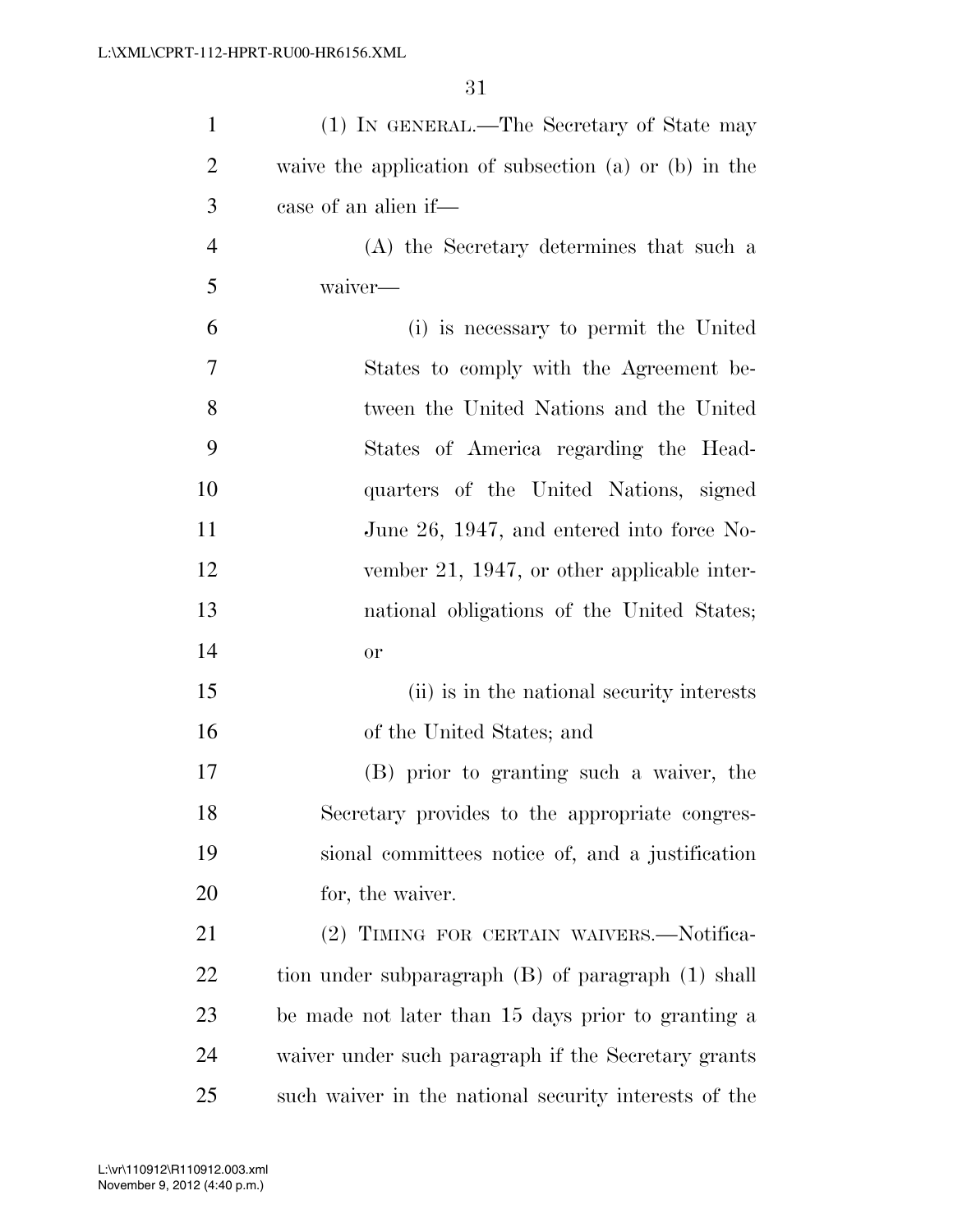United States in accordance with subparagraph 2  $(A)(ii)$  of such paragraph.

 (d) REGULATORY AUTHORITY.—The Secretary of State shall prescribe such regulations as are necessary to carry out this section.

### **SEC. 406. FINANCIAL MEASURES.**

(a) FREEZING OF ASSETS.—

 (1) IN GENERAL.—The President shall exercise all powers granted by the International Emergency Economic Powers Act (50 U.S.C. 1701 et seq.) (ex- cept that the requirements of section 202 of such Act (50 U.S.C. 1701) shall not apply) to the extent necessary to freeze and prohibit all transactions in all property and interests in property of a person who is on the list required by section 404(a) of this Act if such property and interests in property are in the United States, come within the United States, or are or come within the possession or control of a United States person.

 (2) EXCEPTION.—Paragraph (1) shall not apply to persons included on the classified annex 22 under section  $404(c)(2)$  if the President determines that such an exception is vital for the national secu-24 rity interests of the United States.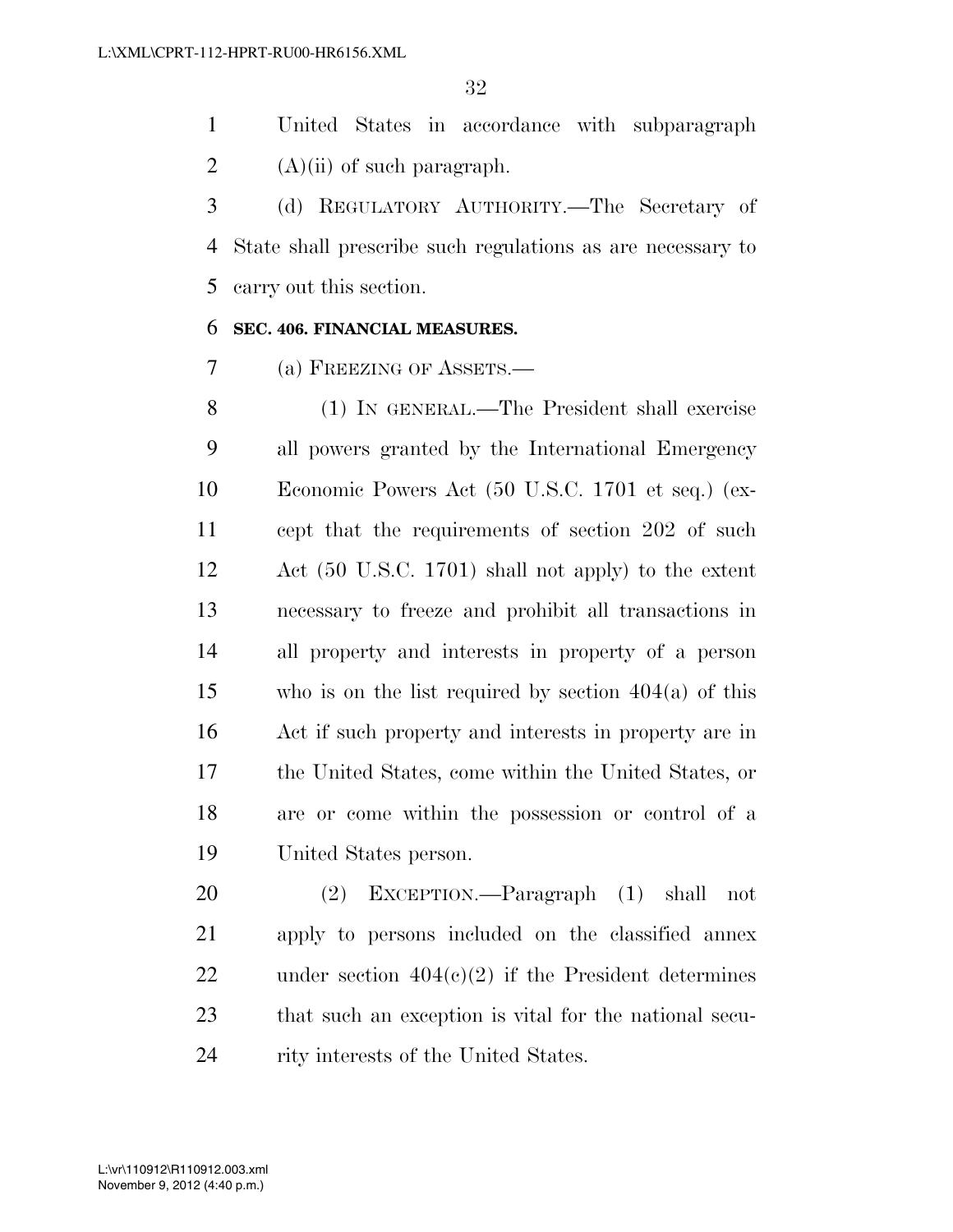(b) WAIVER FOR NATIONAL SECURITY INTERESTS.— The Secretary of the Treasury may waive the application of subsection (a) if the Secretary determines that such a waiver is in the national security interests of the United States. Not less than 15 days prior to granting such a waiver, the Secretary shall provide to the appropriate con- gressional committees notice of, and a justification for, the waiver.

(c) ENFORCEMENT.—

 (1) PENALTIES.—A person that violates, at- tempts to violate, conspires to violate, or causes a violation of this section or any regulation, license, or order issued to carry out this section shall be subject to the penalties set forth in subsections (b) and (c) of section 206 of the International Emergency Eco- nomic Powers Act (50 U.S.C. 1705) to the same ex- tent as a person that commits an unlawful act de-scribed in subsection (a) of such section.

 (2) REQUIREMENTS FOR FINANCIAL INSTITU- TIONS.—Not later than 120 days after the date of the enactment of this Act, the Secretary of the Treasury shall prescribe or amend regulations as needed to require each financial institution that is a United States person and has within its possession or control assets that are property or interests in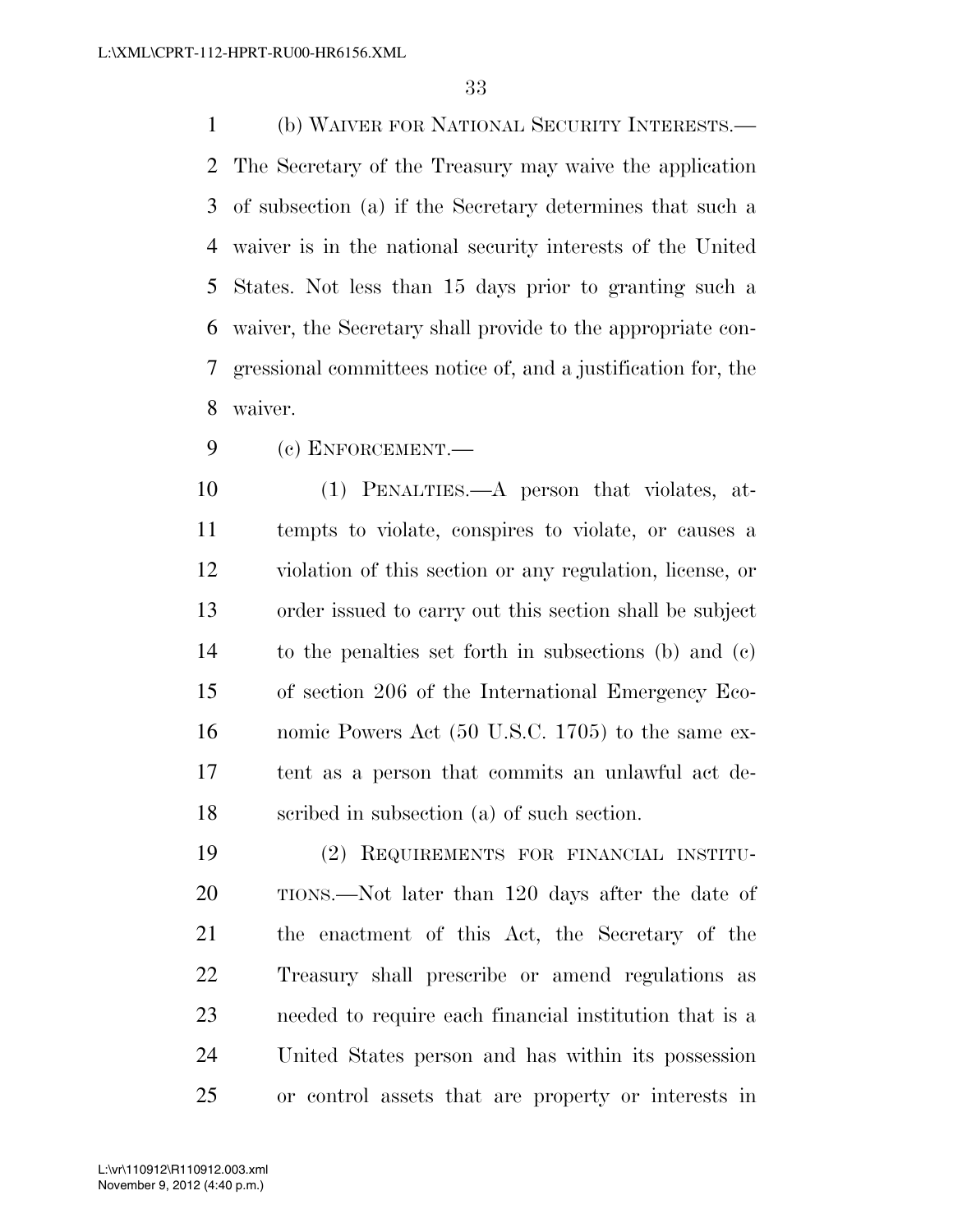property of a person who is on the list required by section 404(a) if such property and interests in property are in the United States to certify to the Secretary that, to the best of the knowledge of the financial institution, the financial institution has fro- zen all assets within the possession or control of the financial institution that are required to be frozen pursuant to subsection (a).

 (d) REGULATORY AUTHORITY.—The Secretary of the Treasury shall issue such regulations, licenses, and orders as are necessary to carry out this section.

### **SEC. 407. REPORT TO CONGRESS.**

 Not later than one year after the date of the enact- ment of this Act and annually thereafter, the Secretary of State and the Secretary of the Treasury shall submit to the appropriate congressional committees a report on—

 (1) the actions taken to carry out this title, in-cluding—

 (A) the number of persons added to or re- moved from the list required by section 404(a) during the year preceding the report, the dates on which such persons have been added or re- moved, and the reasons for adding or removing them; and